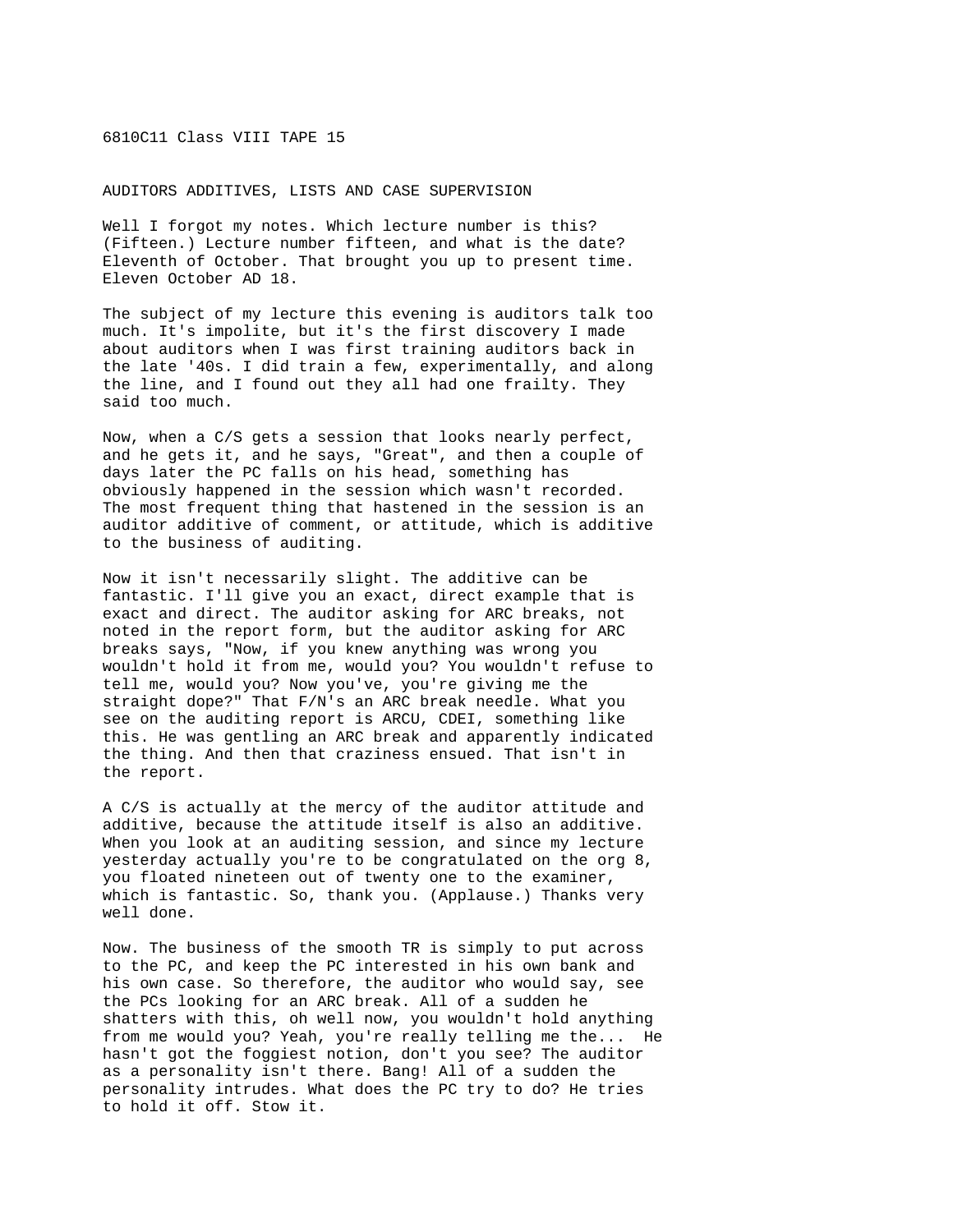And he parks himself to that degree in the session. Do you see that?

Alright. Now. Let's take another one. Let's take another one. PC says, this is also an actual.

On the auditors report it reads, "What do you do to make others wrong" PC says he doesn't do anything. F/N. But the PC, an hour or two later, and the following day, was found to be fantastically upset. Really fabulously upset. After an auditing session the PC is upset. What the devil is this? He's supposed to run his service facsimile, supposed to have gotten a bunch of F/Ns. What's he doing all upset? Well somebody could say, "well the technology doesn't work." You know? Hmm. Look, the technology works, but somebody just worked too damn well. What actually transpired in that brief period between writing down a question about making others wrong and what is noted as "PC says he doesn't have any was something on this order." You say you don't have any? Ah, come Ant. Come off of it! Come off of it! Come off of it! People have hundred of these things! What do you do?" An ARC broke needle.

How would you like to have that blow up in your face in a session? Totally unexpected. Totally unreasonable. Now when it goes so far as just this. The PC has a cognition. He says, "You know, I don't think I have that problem anymore." You know? He's looking at this. He thinks that's great, you know? It just F/Ned, and so forth, and the auditor says, "Oh that's great, boy, that's great! Glad to hear it. Boy, that's really with it!" Whew. It said F/N there, the cognition is written here, but what happened right afterwards? See?

What it is, is a distraction. A sudden distraction. And a session is supposed to smooth out the PC. What happens to the PC if enturbulance is run into it? So what an auditor says just before the session, during the session, and right after the session, in those three immediate periods, which are additive to the actual business of the session, are all additives of a highly useless, derogatory, backwards nature. They're all for the birds.

An auditor who has to be interesting, who has to think he has to persuade the PC, who does this, who does that, actually is building up on top of the top of standard tech a bunch of additives which prevent it from working. That line of action has the C/S at its' mercy, because it isn't recorded in the report. You can get a report, which apparently looks OK, and from that standpoint, and if you've not sending people to the examiner you've just about had it. Then what you get, you hear from the doctor, or you hear from somebodv else, or you hear from the family, or hear from the registrar, "Jukes was here last week. And when he came in he said he was signing up for fa fa fa fow, and you know, he hasn't been back." "What's the matter?"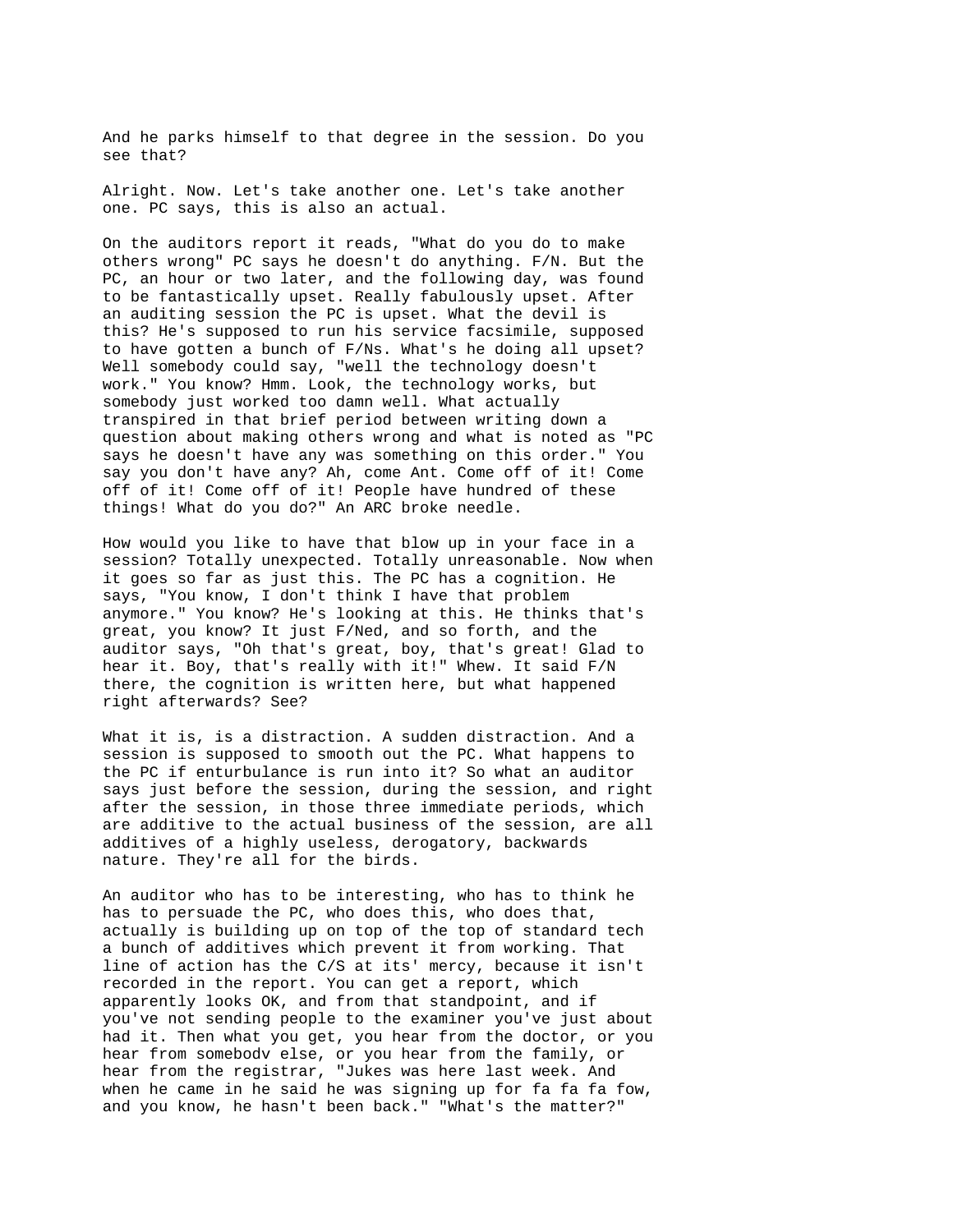You look at the session. There's nothing in the session that indicates anything. Why? See, he came to get smoothed out and got roughed up. Well what roughed him up? He put his attention inside. You know? He looked inward, and somebody forced his attention forcefully outward. And just about the time he started to look inside, somebody flipped his attention outward. So, he "goes out of session". That is the commonest source of out-of-sessionedness.

Now a rough TR is one thing that tends to. But it is not actually as near a session destroyer as the additives, the comments. Why comment? See, why comment?

Now some auditors think to be agreeable they have to laugh with the PC. I never do. PC is not aware of me anyhow. He wouldn't know whether I was laughing with him or not laughing with him. Besides, I haven't got anything to laugh about. It's his joke. (Laughter.) I've had PCs chortle and burble, and giggle and cognite from one end of the session to the other while I was sitting there not with any expression on my face. Now it's rather difficult to assume a no-expression.

You do have a face.

The next point of evaluation, you have somebody who is ill-intentioned in some fashion or another on the examiner line. PC goes to the examiner, and the examiner looks him over and says, "Oh my god. What happened to you?" Pcs feeling great. Actually maybe the examiner has a very bad case of myopia, and he's trying to see what PC it is. Something like this. And the examiner squints and looks at the PC... And the PC thinks there's something wrong with him. And it kills the float.

So there is a subject called no-expression. There is a subject. But this is normally what you will find back of the false auditing report. It is the auditor additive.

Now there's another thing an auditor can do, god help us. There is another thing he can do. Is to fail to give the next command. In other words, he's not there at all. Now this can also be deadly. When you have somebody who's very green auditing he is liable to chicken. Get scared. And he sees he's put the PC down the track in some fashion or another, doesn't quite know what he's doing. All of a sudden the pcs face turns red, or something like this, and he goes... He freezes. Now when he does that the PC then has to extrovert, take control of the situation, and somehow or another come out of it. But he's been put into it by another being, and he has to come out of it by himself. So he actually doesn't make it. To that degree he doesn't make it. So it hangs him up on the track.

Now all of these actions act to hang the PC up on the track. The additives, the comments, and on the other hand, the failure to state. The PC comes into session, the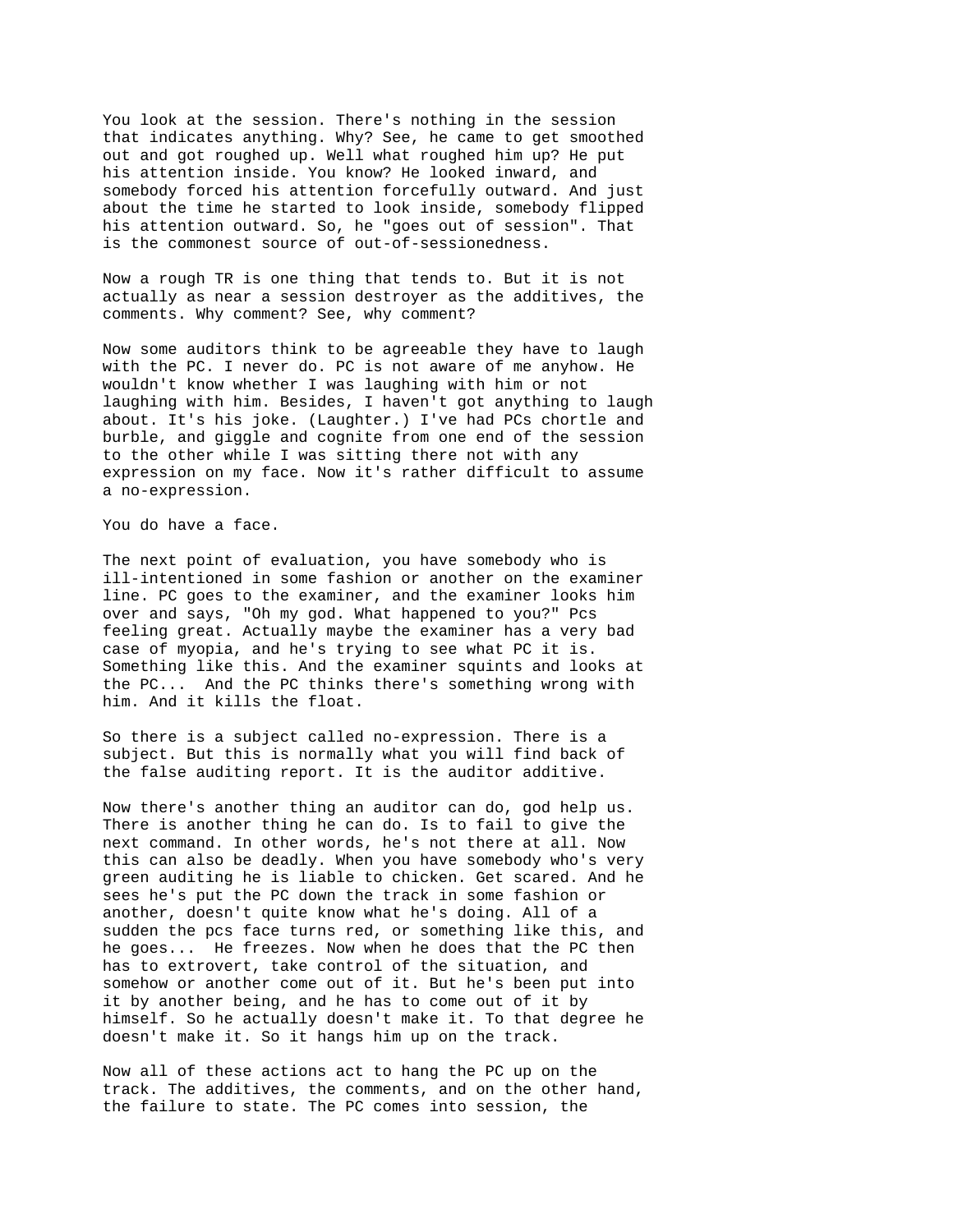auditor all of a sudden forgets what he's supposed to ask for, and sits there and looks at the PC, and tries to look in his papers. He doesn't put in any R-factor. He doesn't say, "I've got to see here what I'm supposed to do", because it'd be too derogatory of his attitude, or something, and he might sit there for a minute or two without saying anything, racking his wits out. The PC goes half way around the bend because he's expecting something to happen that doesn't happen. Or, right in the middle of a crucial situation the auditor fails to follow the same patter that he has just followed. Engram one, pattern correct, engram two, he blows it. He tells him to go earlier and then in locating the incident, his patter blows up. He forgets to ask for, well he forgets to ask for the date. Forgets to ask what it is. What does he see? Forgets to ask for the duration. And then just says, "Go through it." Now that would be a maddening situation. Do you see? There's an infinite number of varieties by which an omission could also rough up a PC. So auditing, along with standard tech, is that thin, narrow path through being there enough to get the session done, and not being there enough to put on a vaudeville show. Do you see? This is the one thing that is usually hardest to teach.

If I were running an activity where I was very suspicious, and I could be more suspicious of sessions than I am sometimes. My level of trust is too good. But I would actually put it on a slow play tape recorder, which is a voice actuated tape recorder. So that the entirety of the session would run off on tape. Something of this nature, then it could be checked back. Now I wouldn't necessarily put this on as a constant action, but if I had one PC, if I just had one PC fall on his head after he was audited, and I got a report in which seemed to be a well done resort, and the PC promptly fell on his head and so forth, I would be thinking in terms of listening to that session. I would then want a spy system, you know, where a microphone can be taped, or I would want that... Now these, these spy systems can be escaped. It's a simple matter. Just never use the auditing room that's bugged. Yes, it's happened. Three auditing rooms had microphones in them so that sessions and auditors could be checked, and then they were never used. Nobody ever seemed to give a session in those rooms.

Well at once one should have become very wary, because it so happened at that particular moment the session were very, very, very additive. The reports looked great and the sessions looked like a clown show at the circus. A lot of yik yak going on. Several cases messed up, and so on. It was by auditor additive. So it isn't slight.

Now, one of the ways an auditor additive can occur is with C/S. An auditor who is auditing his own PC, he doesn't have a C/S around, and you will occasionally be in that position, is already breaking down on C/S. In the first place, he has talked to the PC. In the second place he knows the auditor. So his C/S is busted on two counts. But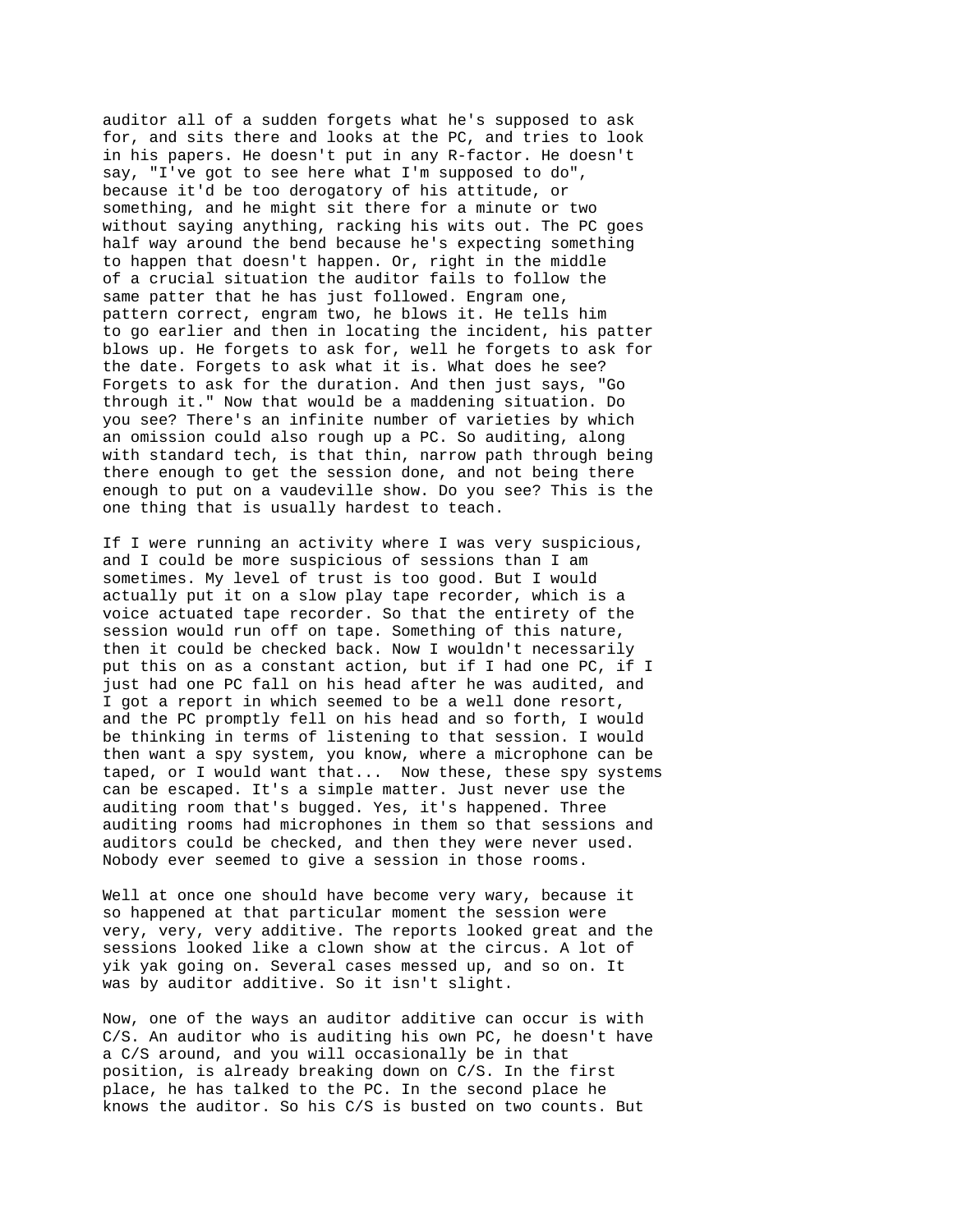there is a thin way to get away with it.

And that is merely to make a rigid rule never to C/S during a session. Never, never C/S during a session. Write up your C/S before the session, follow your C/S rigorously and religiously.

When you get to the end of the C/S end the session. Your next C/S, write it up dispassionately as though you had nothing whatsoever to do with it. Even cuss yourself out. But if you hold that, you hold that as a very, a very sound, rigid principle, you won't get auditor additives into your session, which is to C/S at the same time auditing is occurring, because nothing can be more confusing, and it can lead you into an immediate and direct Q and A. You excuse the Q and A on the basis that you've changed the C/S. Do you follow? And gradually these two things merge, until you become almost educated in Q and A. "We'll just audit the PC on what he needs right now. Let's see.' And you sit down.

Now the PC himself is distracting. He's somebody to hold on a line. And if you want to deliver all your sessions into the hands of the PC, why then just never C/S them. So before the session, if you were doing this sort of thing, before the session you would look over the folder, and you would write up your C/S as a good C/S. That's what we're gonna do. When you go into the session that's the C/S you execute. And when you're all done with the session, with that C/S done, and you write up another C/S before the next session. And you just win.

You just win, win, win. You'd just be absolutely fascinated.

It gets this kind of an oddity. Somebody comes in and says, "Would you audit me?" And you say, "Yes. Just a minute. Where's your folder? I'll get your folder. Yes, come back in fifteen or twenty minutes, and I'll rive you a session." Get the guys' folder from wherever it is, go through the thing, figure it out, write down your C/S from the folder. Deliver your session.

Now the one, the one type of session that isn't true in, is when it isn't a session, it's an assist.

Somebody comes bunging up to you, and they just got the railroad rail run through their brisket or something of this sort. You had better know the C/S for assists so well that you simply go into that and don't do anything else. If it's very handy, the spot where he was hurt, you're going to do a contact. If it's not very handy, you're goina to do a touch assist. If he is at all auditable you are going to run him through the engram of the incident. If it gets heavy and sticks you're going to go to the earlier incident. Earlier, similar incident. That's all the C/Sing there is.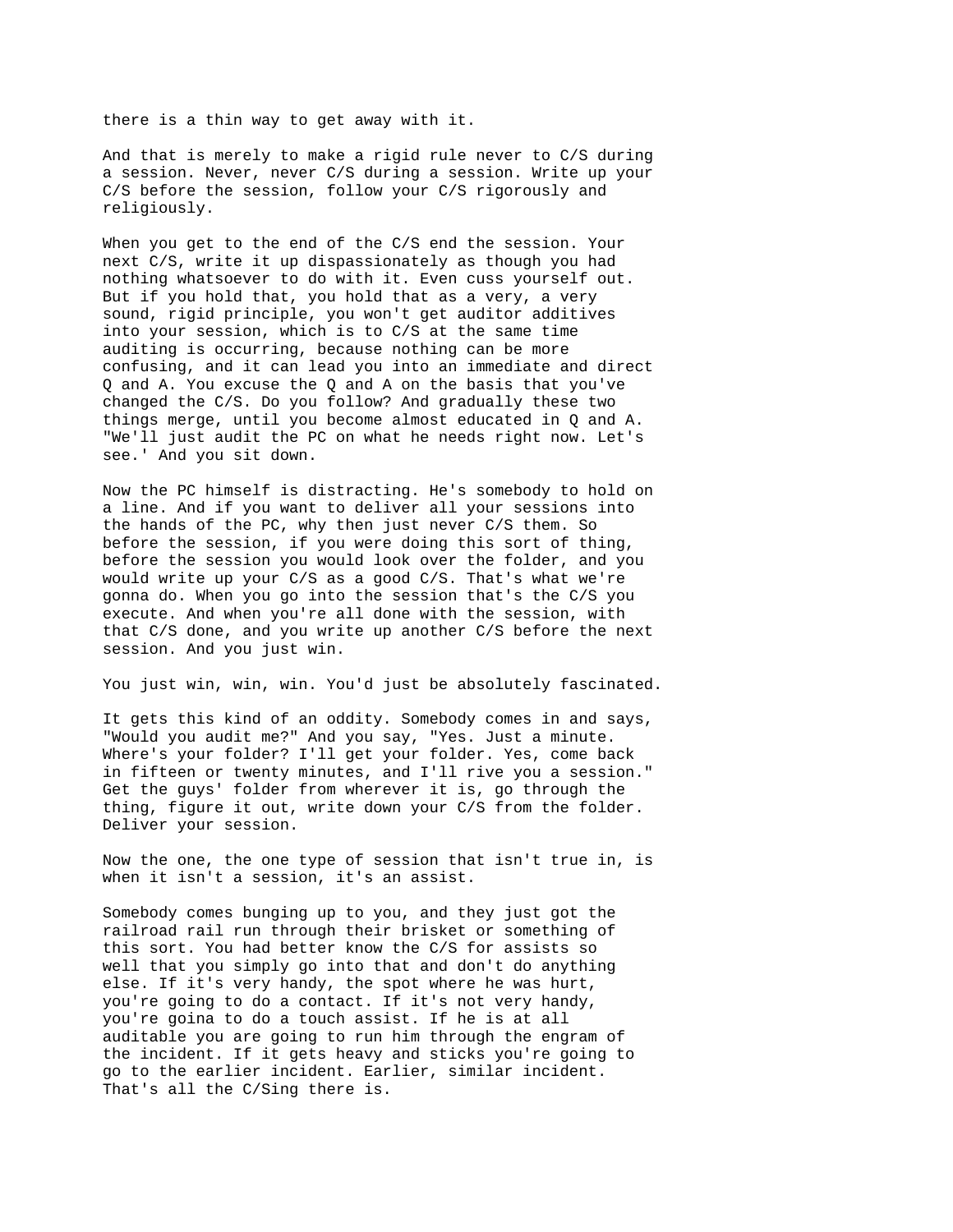As far as Ruds are concerned you could make some little gesture at trying to put in the Ruds, but you don't have to fly anything. You understand? Because he's got the PTP. You're looking at it. He's actually in the rudiments. Now you ordinarily wouldn't run a rudiment with an engram. But ordinarily a guy like that isn't in a position to run the engram on. You can do the contact assist, you can do the touch assist, there's very often on a severe one there's got to be some medical patch up of some kind or another. Now when he comes back, remember this is not an assist, this is a session, now you're going to fly the Ruds, and you're going to run the engram of injury, or earlier, similar.

Now somebody's just lost their brother, or something of this sort, and they come in to you crying, and they've got to rush off to the funeral or the hospital or something like that. I assure you there is so little you can do about it that the more you try to do about it the worse off you're-a-gonna be. Let them handle what they've got to handle, when they come back, formal session, secondary. Earlier similar, secondary. Those are the actions which you take. If you don't take the two actions which I've just given you, a lot of guys are going to hang up. You'll see people going around in grief. Very upset. You ask them, and somebody, somebody ran recall it or something. Keyed it out. They didn't erase it. And it keeps keying back in again.

You see this guy all bunged up, and you say, "What's the matter? What's the matter?" "Well" he says, "about two or three months ago I broke my leg." And you say, "Anybody ever run the engram?" "Yes. I had a touch assist." It's actually the formal... Entirely different thing.

So that there is a formal auditing side of this, and the C/S for that is very exact. You go in, you do just that. You do what you're supposed to do at the moment of emergency. You don't have to fly the Ruds. Contact assist, or it's a touch assist if the objects and so forth aren't available.

You bring 'em around any way you can. You have them tended to by the plumbers. Give him a shot of morphine, anything like that if they're in agony. And then when they have progressed and they are not in a state of physical shock, why they can stand up to run an engram. But by that time they can also stand up to flying their Ruds. Do you follow?

So later on, when you run the engram or the secondary, you're not doing an assist. That's just a session. Do you get the difference between these two things? So an assist, you can handle the apparent PTP that is in front of you without a C/S, if you always know what the C/S for it is.

And I've just given it.

Now. If you want to commit professional suicide it's to badger, badger around with somebody without a set up C/S or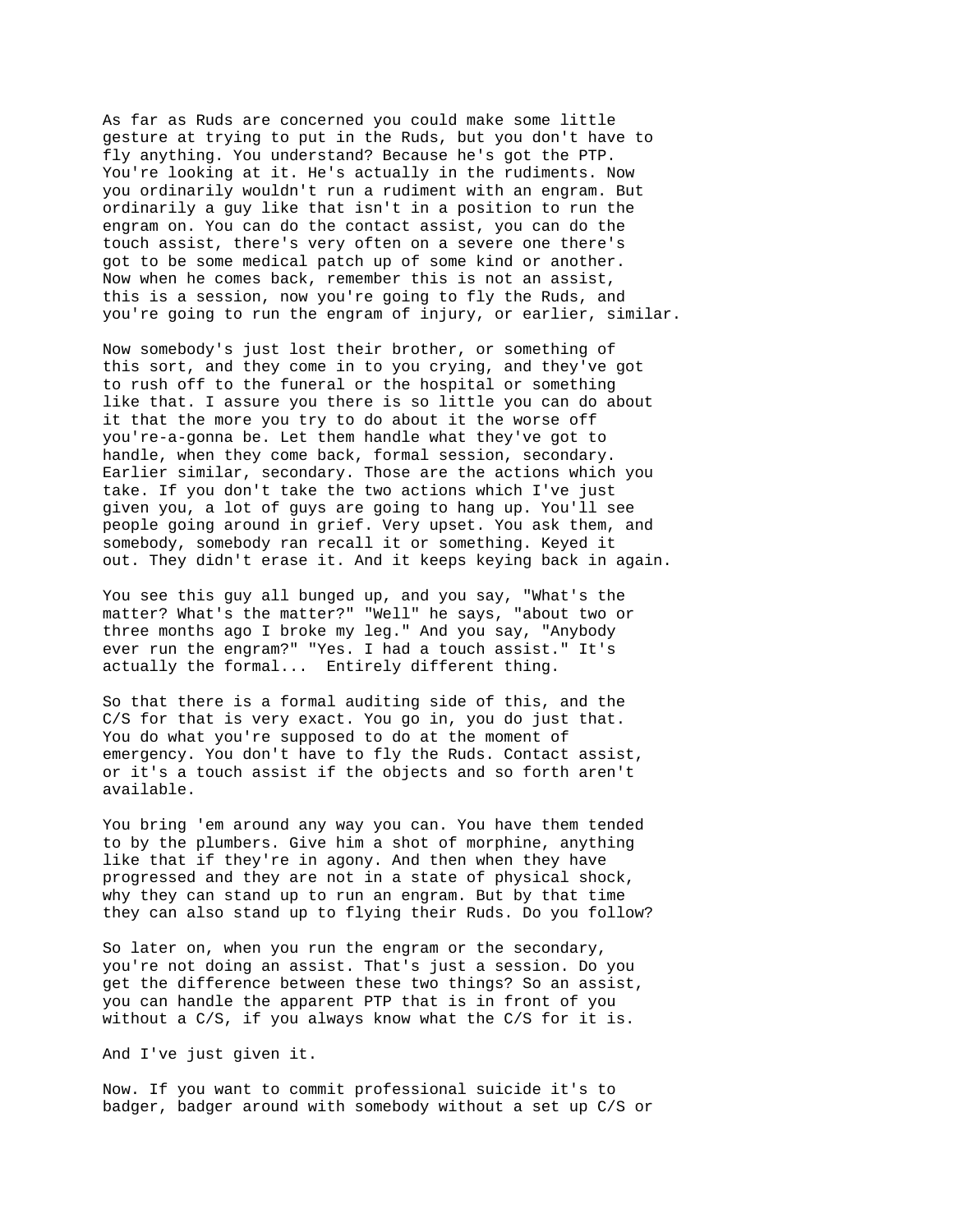a case study in front of you, because you're liable to run into some very tiger-ish situations. I'll give you an idea. You say, "Well he just mentioned this, he just mentioned his brothers' death.' Something like this. "He just mentioned his brothers' death."

But this secondary's never been run. I'll run it." Ahhh. How, how, what were you doing? Well, you say it's OK because it F/Ned, and I'll just add in, and I'll run this secondary here, and... You don't know if that case is going to fly or not on this subject. You don't know anything about it. Let's take a look at this.

Now I'll give you a few little tips of one kind or another. In doing C/Ses, in doing a C/S you should be far more careful to set up the case to be audited than an auditor ordinarily would be.

You look for places to take charge off of this case. Let's shave this case down. You look for symptoms and signs of a very overcharged, or special-type case. Somebody carts you in a six inch thick review folder. Ahh! Resistive case. You don't immediately say he's been badly audited for the last two years. Because the law of averages are that some time during the last two years he has run into an auditor who could audit, and if he'd run into an auditor that could audit he wouldn't have it six inches thick, it'd only be three inches thick. Do you get the idea?

So obviously, if all this period of time nobody's been able really to pack up this case and figure out what it is all about, why in that length of time if nobody has, there's something very, very, very peculiar. And the thing that is peculiar, this you have to keep in mind. The thing that is peculiar is standard tech is out on it.

There's a dear old lady. I think she even wore, you've heard me speak of this old lady before. She even wore the little bonnet with the flower off the top of a long stem. And when she walked, the bonnet flower bobbed. She was the most precise, prim, proper little old lady you ever saw in your life, and nobody could get to first base on her case. I think her tone arm was a dirty tone arm. And nobody'd ever been able to pick any withholds or overts off of her. What we used was the exaggerated overt. Which is perfectly valid. It works. It's perfectly valid.

Somebody won't give you up his overts, and so forth, you... It's a rather harsh, but perfectly valid, way of pulling an overt. You multiply the overt. What you are trying to get them to confess to is so much more horrible than what they are, than what they are guilty of, do you see? But you can actually make up a list for the auditor. "Have the PC questioned on the following points. Murder, bank robbery, desertion, child slaughter, bigamy." See? You can put down a list like that. Horrible. The little old lady said, no, she wasn't guilty of any of those crimes. All she'd ever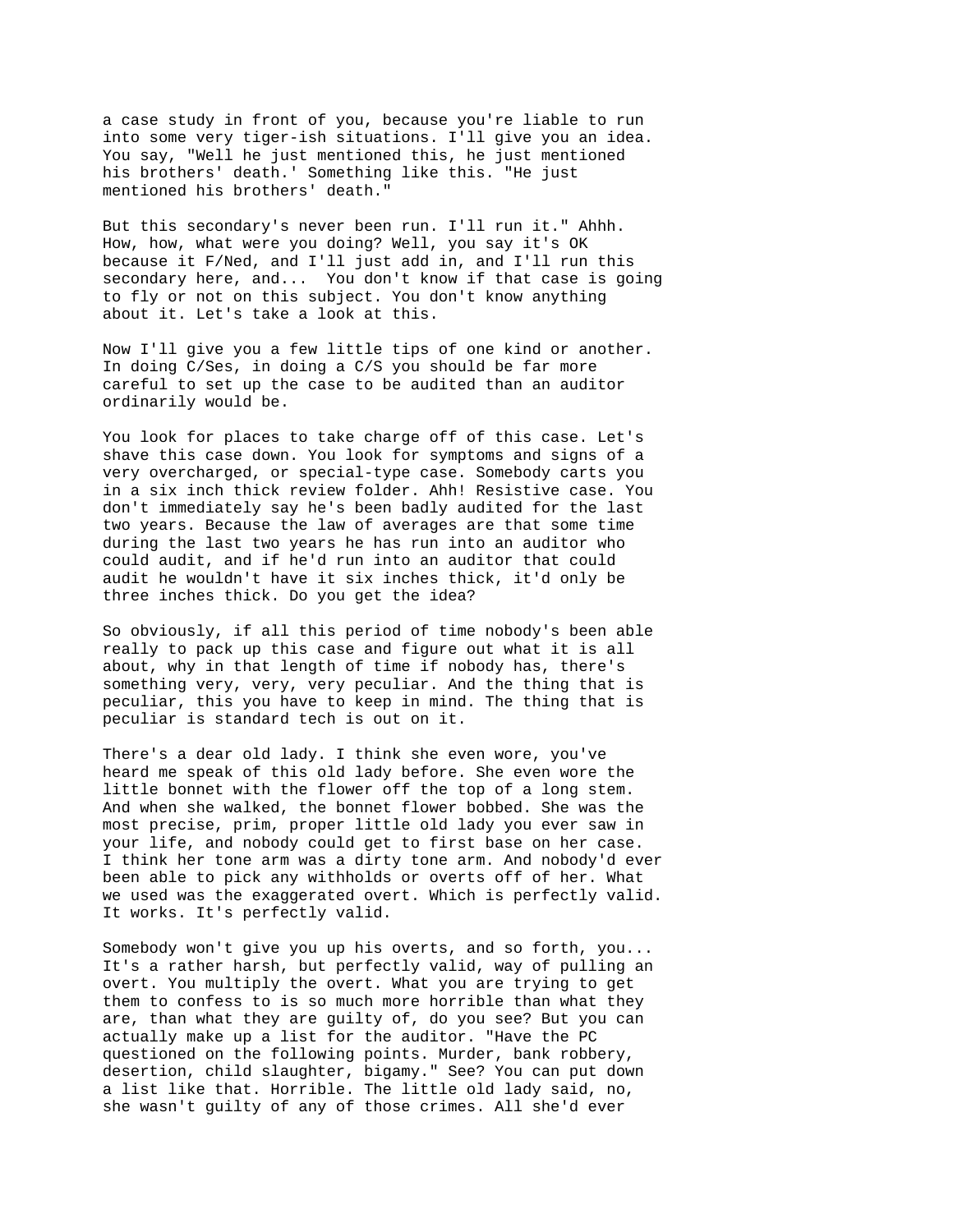done was commit adultery on her husband for the last forty years. With all of his friends. And it blew the case sky wide and handsome, and it rolled beautifully. What was wrong with the case? The Ruds were out. That was all. But this was one of the most resistive cases in a whole area. It was a famous case. Ruds out. And so they go. So they are.

And in your C/Sing, in your C/Sing you want to get some kind of an estimate of how, how tough is this cookie? You can write up, you can write up and broaden, enormously, the seven types of cases. They ougnt to be called, by the way, special cases to your PCs. People like to be special cases, not resistive cases. But you can write a very, very large assessment sheet out of those seven resistive cases. Furthermore, you can assess it sectionally. You notice the first time it was ever assessed the former therapy read once and then went out. And out of valence was the item. Well now you could have another assessment done, or you could just grab the brass ring as you went by and assume also that there's former therapy, and your next action is former therapy. Run the engrams of former therapy, you already got the assessment out of it, see? It fell on the first one.

Now, if you wanted to be more positive about it, you could take a whole assessment sheet of just former therapy. You see that it read once. Now you can broaden this. It slashed once and then went out, so there's something there. Now we can broaden, and we can list any kind of a former therapy that we can think of. And we could shake out of the hamper the exact type of former therapy it was. Now that would be important, because you see some former therapies are engrams, and some former therapies can be rehabbed.

Now in hypnotism and yoga, and several other analogous practices and so forth, there is a rehab available. Furthermore, drug therapy, under sedation for a long period of time and so forth, is very often rehabbable. So, that's already on the list, drugs. But it might not come up under the heading of former therapy. People, this personal say, "Well I never took drugs. I was just under morphine for seven years in the general hospital. We see this all the time. So you can do an expansion. You can do an expansion. And what I told you earlier, in session you have got, in a session, only to touch the corner of something and you can slide in on it. It's as though the bank flew little, tiny flags out to the side. And you can see these little flags. And your job is to try to find one of these little flags and slide in on it.

Now, you saw, for instance, the guy, the guy has sciatica, or something of this sort. And this, you're not trying to cure his sciatica, it's just an index of case. What the hell's he doing with sciatica, or whatever it is? What's he doing with this? He's a grade three release. He shouldn't have a psychosomatic illness. You get the idea? I mean, that's your think. "Hey, this guy's been audited. He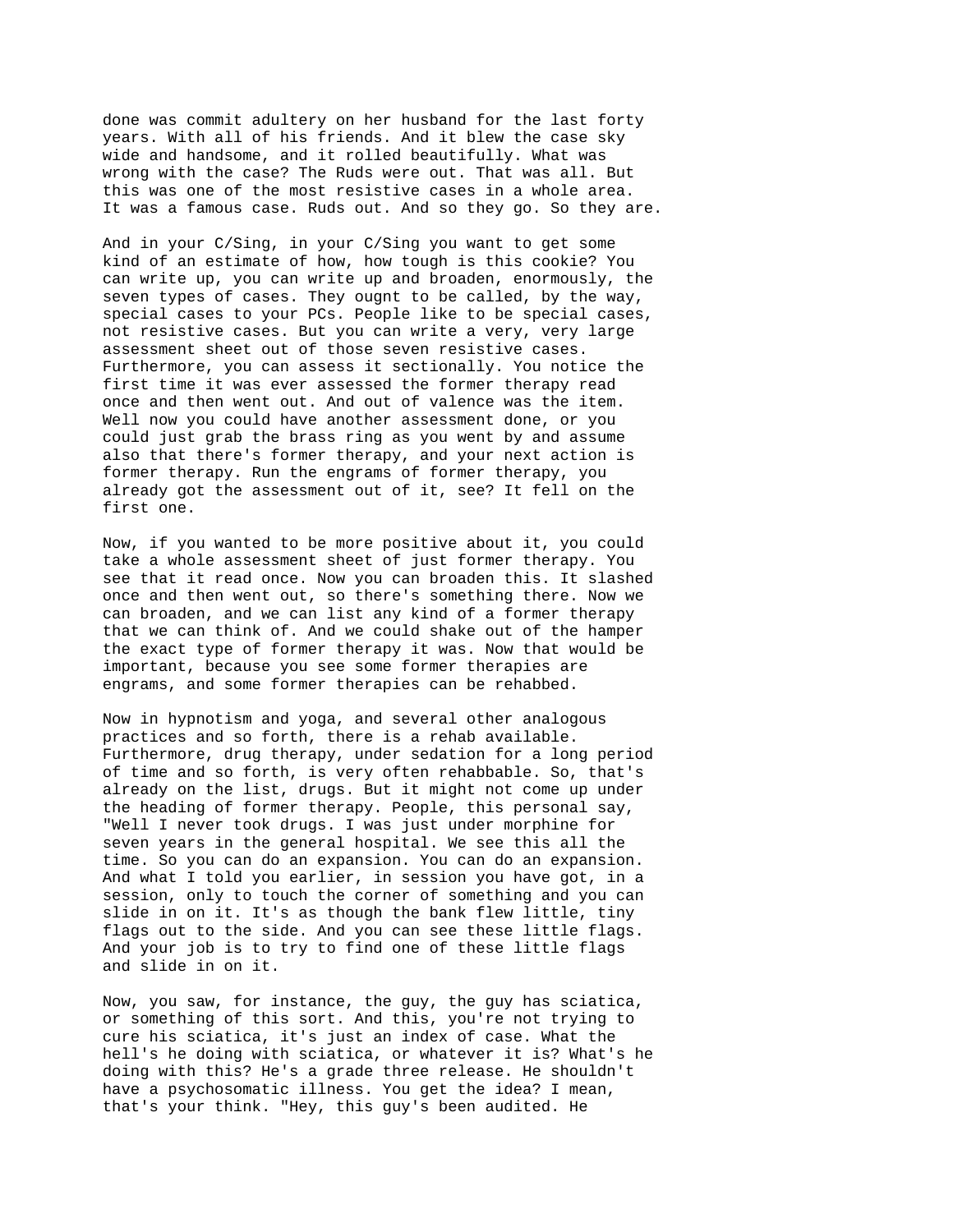shouldn't be doing that." There's something goofy out, here, some place.

Alright, let's see if we can pinpoint this. Now all you're really doing is looking for an area of charge. You're not trying to process against a sianificance. You just want to discharge this case. When this case is sufficiently discharged you couldn't care less about the flat feet of humanoids. That's why I'm very insulted when the medicos, and so forth, say, "You're busy healing." Nobody's interested in healing bodies. But you take a fellow who is, who is ill in some quarter or another, I can assure you that there's a sweat deal of charge available in that area. Do you see? The case is heavily charged. It's aberrated in some fashion. So your job is, how do you discharge this case as a case supervisor?

Now your first and foremost way to charge the case is send him up through the grades. That's your first and foremost way to charge a case. Next grade. He's made the grade, good, send him onto the next grade. Great. Now let's say he has had these grades, according to his record, and he's still got lumbosis. Now you should get curious at this point as to what this is all about. Because what it is, actually, is that a grade is out some place, or a rud is out some place.

Now, theoretically you could put in the Ruds ahead of the sessions. You could also put them ahead of a major action or an engram in life, you could also put them in at the beginning of track. You could do all sorts of weird things with rudiments. But it is a very, very touchy situation, I assure you, to start running back Ruds which are not limited in the command. Now you could put the Ruds in for the last session, if you said the last session. You could even put the Ruds in, in the last few sessions, by saying "Lately". See? "Lately have you been audited over an ARC break?" Lately. Otherwise, you're liable to dive clear back to the beginning of track or... You can actually earlier similar, when you start putting in Ruds earlier, you can actually do an earlier similar, clear on back to god help us. Now you could say the date of the engram is 1862, and you could say, "Just prior to that incident what rudiment was out?" Now you're stuck with it, because you're gonna have to say earlier similar. Earlier similar, earlier similar, earlier similar, and oh my god, you're going to have to start running this case on nothing but a rudiment, clear back to the beginning of track. The case you're running it on is in no shape to pick up an ARC break ahead of Incident 1. He's never even heard of a body thetan.

You see why it's one of these things like R2-12. You hardly dare trust it to anybodies' hands because it works so fast. But it isn't, this isn't a matter of trust. It's simply a matter of the second you start putting in Ruds on earlier similar, you're liable to get a rud hung.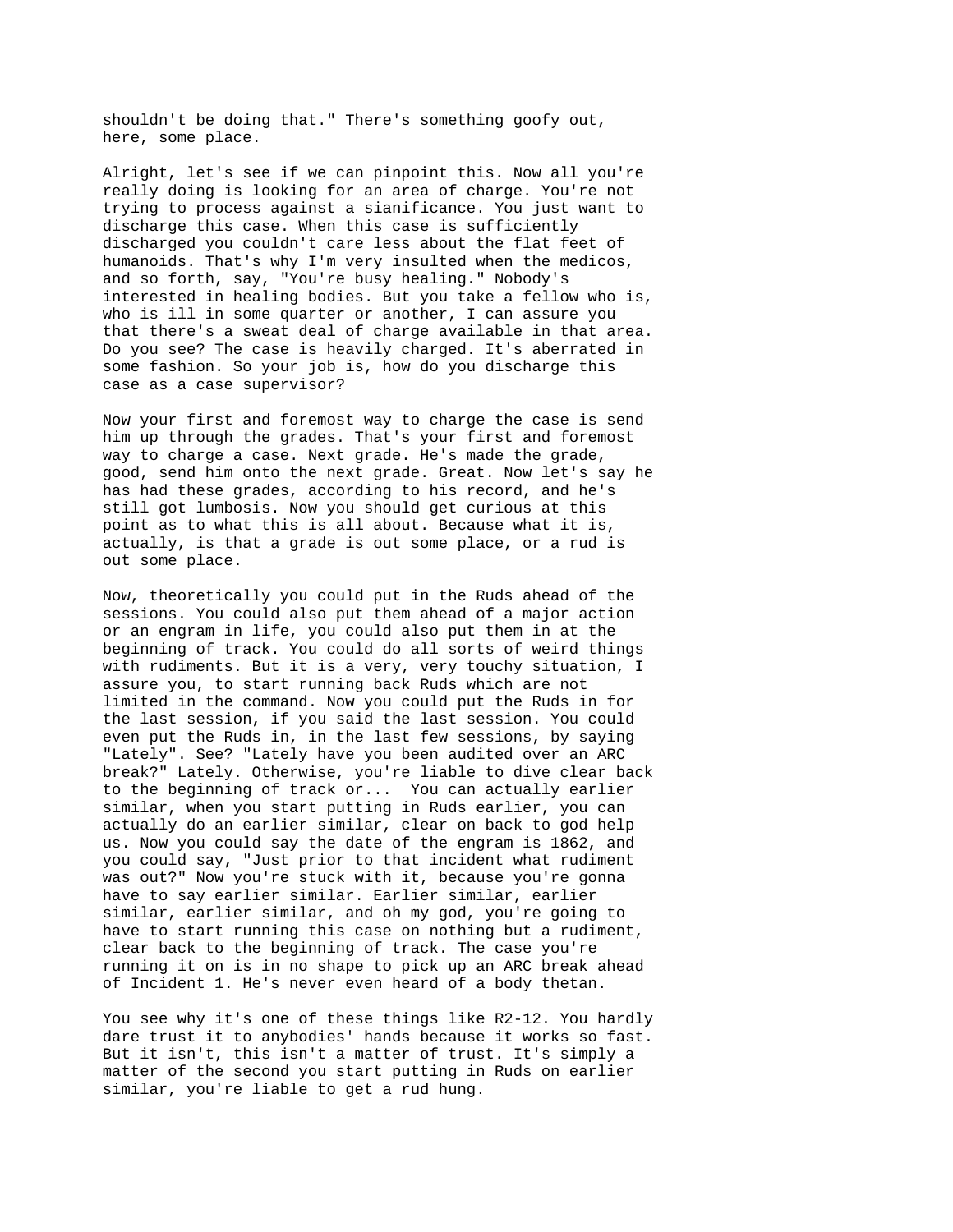Now the only thing you can do with it is earlier similar, you start putting Ruds that far back and you're getting the whole track PTP, the whole track ARC break, and this is going to be run on a case which isn't prepared to run anything like that. And the case'll fall on its' head just sure as hell. A case runs just below the level of its' available reality. The current reality of the case demonstrates how much charge you can set off the case. What is the current reality of the case? Now a person who is at low, down in the lower graces, and so on, he maybe has many, many things wrong with him. But he has no reality of any kind whatsoever. It wouldn't even read on the meter. Do you follow? So your safest C/S is on something that will read. And therefore you take the assessment.

You can actually have some fellow who is going around on crutches and you say, "What is wrong with you?" And he could tell you, "I've got an ear ache." And you could say, "Weil then, something wrong with your legs or something like that?" "Oh well, that. Yeah that's, that's just nothing. It just, it bothers me." Well if he never got well physiologically, and after something or other, there's obviously some terrific charge on the case or body that is holding it that far out of line, and your task as case supervisor is, is it available? Well it's only available if he has some awareness of it. And the way you measure his awareness is with a meter. Now you can look all the way through a folder, find an awful lot of blunders, and have somebody try to put these blunders to rights. Particularly on somebody who wasn't trained. You try to put these blunders to rights. You know them, you've seen them in the folder. You order foolishly as a C/S to go through all of the persons' earlier grades, and do all of the auditing, and point out all of the overruns and BPC in all of the earlier grades, and you're liable to find the auditor you're C/Sing for in a sudden fire fight with the PC, under the heading of invalidation. The guy thought his lower grades were great. So that is why you take these little assessments. Just let me teach you that.

You can see what's wrong. Is it real to the PC? The way you measure whether or not it is real to the PC, is not what is the most wrong, but what is the most real to the PC. And so you write up an assessment. Now you know very, very, very well that this guy goes out and wrecks cars. This seems to be the thing he does. This is a life manifestation. Now you, from your viewpoint, are very foolish if you're trying to, going to get him over wrecking cars. If that's the goal you set as a C/S, why to hell with it. But the symptom of wrecking cars shows you there's something very obsessed about this fellow someplace. And it's no magical one button.

It's just some kind of charge, and it'll eventually come off in one way or the other. But it shows the case is very, very heavily charged, because he seems to talk a lot in his sessions about cars, and wrecks, and you know, it just seems to be coming up. Well, let's do an assessment. Let's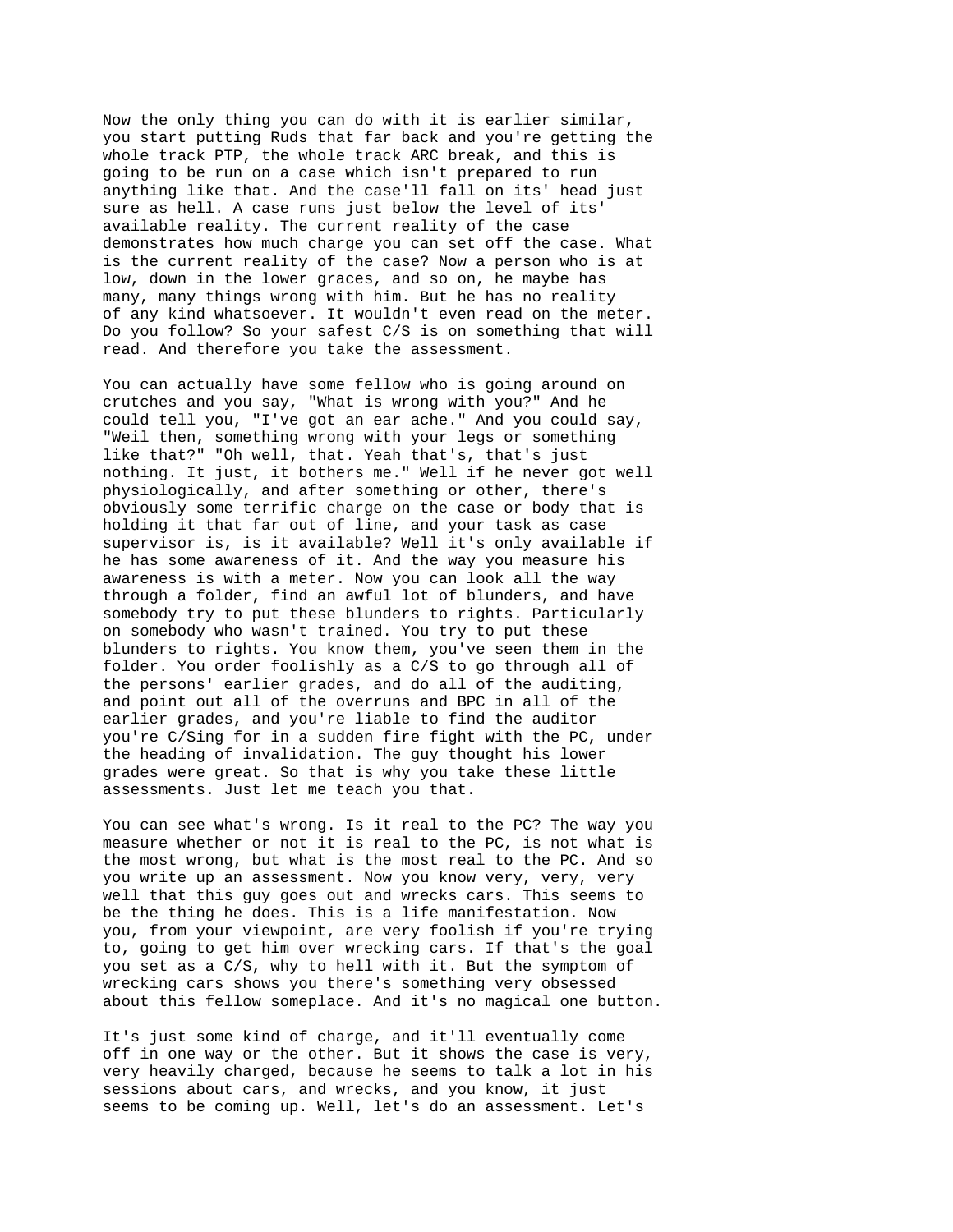write up. So you'd write up an assessment like, "Cars, drivers, policemen, highways." Just get a whole bunch of... "Motors, speed" you know? "Rest." Anything you care to put together, and then have your auditor assess this and then he assesses it very nicely, and he comes out with one that is reading.

Now that is not what is the most wrong with him. It is what he has got the best reality on. Now you could do an L-1 on it, you could prep check it, you probable could even find an engram chain on it. More rarely, if it indicated as such, you might be able to find a secondary chain on the subject. There's a lot of things that you can do with this.

Now you've got his item. Now you've got this item. And this item doesn't mean... It's just an assessed item, it's from your list, it isn't the make or break of the case, but it does show you a zone or area of available charge, which when bled off the case will leave the case less charged up, and with a higher level of reality. And the reality and awareness of the case increases in direct proportion to the amount of charge off.

Now the case supervisor's trving to solve things like this when the case doesn't seem to be able to do what is asked of him. He doesn't seem to be able to do these things. He's... Well it's represented by a high TA. Somebody has been audited up through the grades.

Here's a typical case supervisor problem. And you'll go ahh when you see this one. See? Something like this. A guy is a, if he's a grade three, lower grade three, his TA is at 5, and he doesn't much like auditors. And he's come in for a session. Now what's this? What's this? What the hell is his TA doing up there? Well, your first action, of course, is to take his folder if you can get your hands on it, and you take his folder and you go back to a point where the case was running well and the TA was not extreme. Now you can come forward from that point and you can find some clue as to what went on. It isn't necessarily, however, an auditing overrun.

It isn't always auditing to blame. The guy got married twice without getting divorced.

So that you in actual fact now, in coming forward from that point, it could be as corny as this.

You found out that he didn't have any trouble getting F/Ns last January. But so help me Pete right now, wow. This is stuck McGluck, man. He's parked at high 6. And no parachute.

What're you going to do with him? Well you know, you can run one of these lists which isn't a listing question, but which will give you an item. Now when you use a question like this it's a border line thing. It might list to one item. But it also might not, because it isn't a proper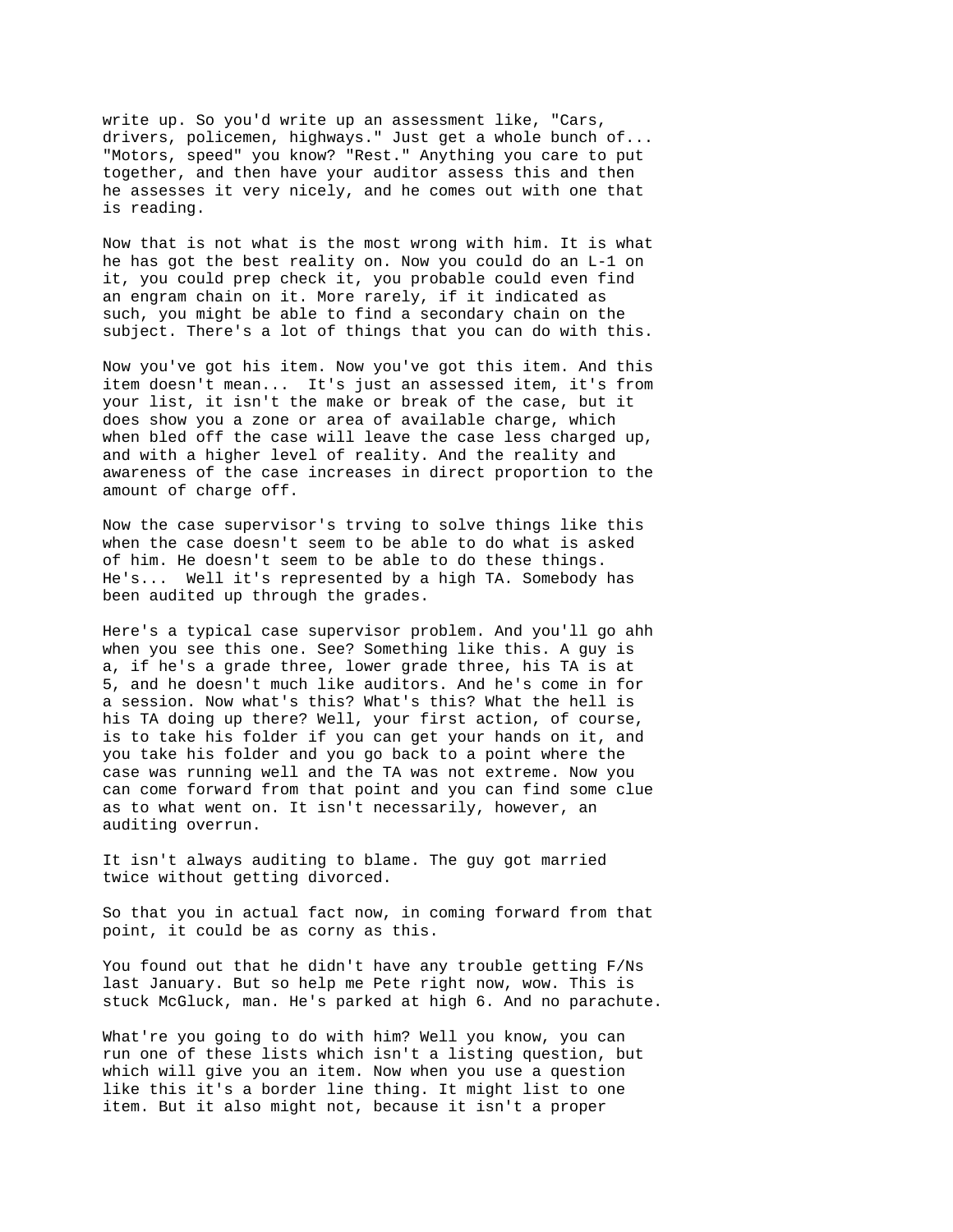listing question. But you can still do it, and it won't damage the PC any, providing somebody doesn't try to horse around with it. So the auditor that does it has to understand that it's not a one item list, and he's not supposed to do anything with this thing. He's just trying to find out what reads. What happened since January the twenty eighth, which is the date of the session in which it read. What's happened since January the twenty eighth date? And he tells you this and he tells you that, and he tells you something else, and tells you something else, and all of a sudden something reads.

Without even discussing the matter of overrun, a prep check on the thing might very well knock the TA down. But you certainly have got to set this case up. This case has done something since then. Something has happened, and if you don't set the case up you'd better damn well not run four. And this is where your expertise comes in. This is where your expertise... Now expertise is very standard. There's nothing much to it. The only thing you're really trying to do is find an area where charge can be removed from the case and remove it.

Now you obviously have to remove it with a process the PC can do.

Now, all of a sudden, we find this guy, and we do an assessment of seven cases, or we do this or that, or... On lower grade PCs like that the common action is a green form with itsa, similar itsa, lists forbidden. And it rubs down, and it finds zones and areas, and before it F/Ns, however, you're liable to find another zone or area which wouldn't F/N, because the process is not, not beefy enough. And you find some interesting things have gone on.

Now it gives you another zone. Because anything down toward that F/N, before that F/N, if it's on another subject on the green form, which leads to it, is of course C/S bait. Do you see? Now you could do an itsa, you could do an itsa, early similar itsa on a Green form, carry it on down the form. The thing doesn't go F/N all the way through the form. You say, "Oh my god! Now what do we do? Because we have just run out of ammunition. Well your first thought is the form was badly done, very badly done. And your second thought that it was badly done on the first page. So therefore you look over all this carefully, and you could now establish a little assessment that can be done, which reestablishes your suspicion. And it's little items that come off the green form. You can have these assessed. Which one of these was out? Which one didn't the auditor set? Ha ha. You can cross play this. Do you see what I mean? And one of the most fantastic things is somebody with some, some withhold like drugs. Drugs can shoot the TA up; The guy got up to grade three, and then all of a sudden, for some reason or another, he met some of his old pals that he used to have trips with and he's busy... He used to smoke with them a lot, and so on. And just talking to these birds. He doesn't take it up again. He'll tell you quite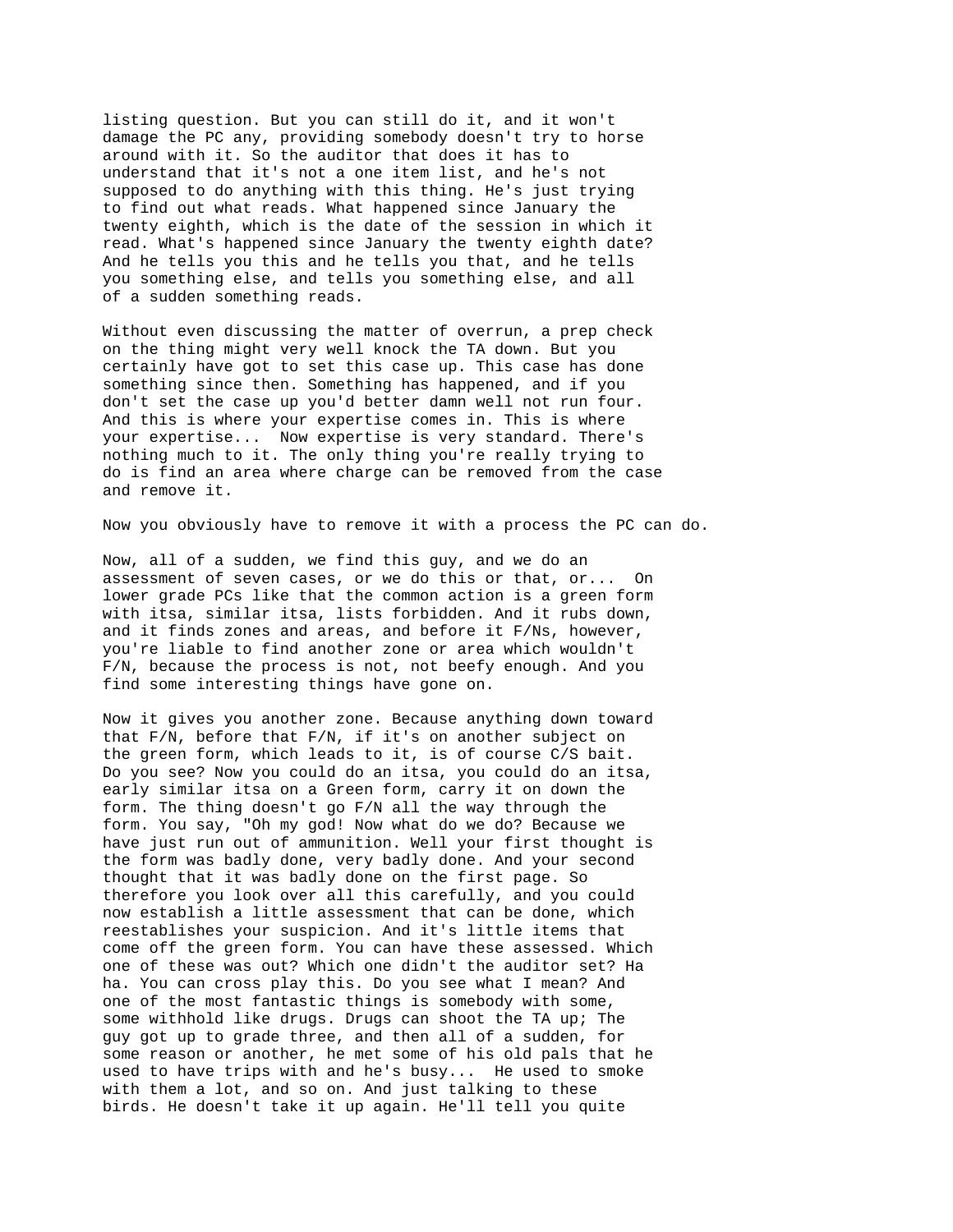truthfully, "No, I didn't do any." But just talking to these characters keyed in. He keyed himself in. Of course, obviously it's a rehab action.

So, I'm just telling you the various categories of entrance. And it isn't very tricky. It isn't very tricky, because the law which governs it is, is you find an area of charge on which the PC has reality, and audit it with a simple action.

Now, you can find an area of charge on which the PC has reality, and get it audited with a simple action. And now you can find, and there is another area of charge where the PC has reality, and audit it with a simple action. All of a sudden the case is sitting there with an F/N.

That was all you were looking for in the first place. You say, "Run grade four." And we were not interested in all the tortures of the damned he was going through as to whether or not he was going to tell the auditor, we aren't interested in the depth of the ARC break he had with his cat. These things are not of interest. The actual interest in the matter, first and foremost and right straight across the line, is simply and only that you mustn't start a major action without flying the needle. And this is gonna be one of our big problems. You don't think so. But this is gonna be your major case supervisor problem, because it'll be to you, with great urgency and emergency, that all cases are brought. You immediately get nothing but the tough cases. The easy cases are wrecked independent of your interference. (Laughter.) Right away you've got rough cases. "Yes, what about this folder, what about this folders" A foot and a half thick. And grade zero.

And you follow the same formula, go back to find a time that the case was running well. Try to find out what happened to the case from that time forward. Do some simple action that will establish it further and get charge off. And your whole action is find a simple action on which the person has reality. Have something on which the person has reality, perform a simple auditing action on it and get charge off. If that didn't work, then you try to do it forward, if that didn't work, you wanna find some action, some sphere where the PC has reality, perform some simple action which gets charge off the case, and then see if you can push it. Do you understand? It's just a case of bmp, pow. It's a case of hunt and punch actually.

Now it's not very hunt and punch, because you're using standard actions to do all this, and you must keep firmly in mind this one thing. Is it's the case that's variable, not the technology you're applying. And man, these cases have got an infinity of complexities. Infinite complexities. What people can do, and how they can get messed up, and what thinks can get cross wise in them, probably couldn't be computed on an IBM computer: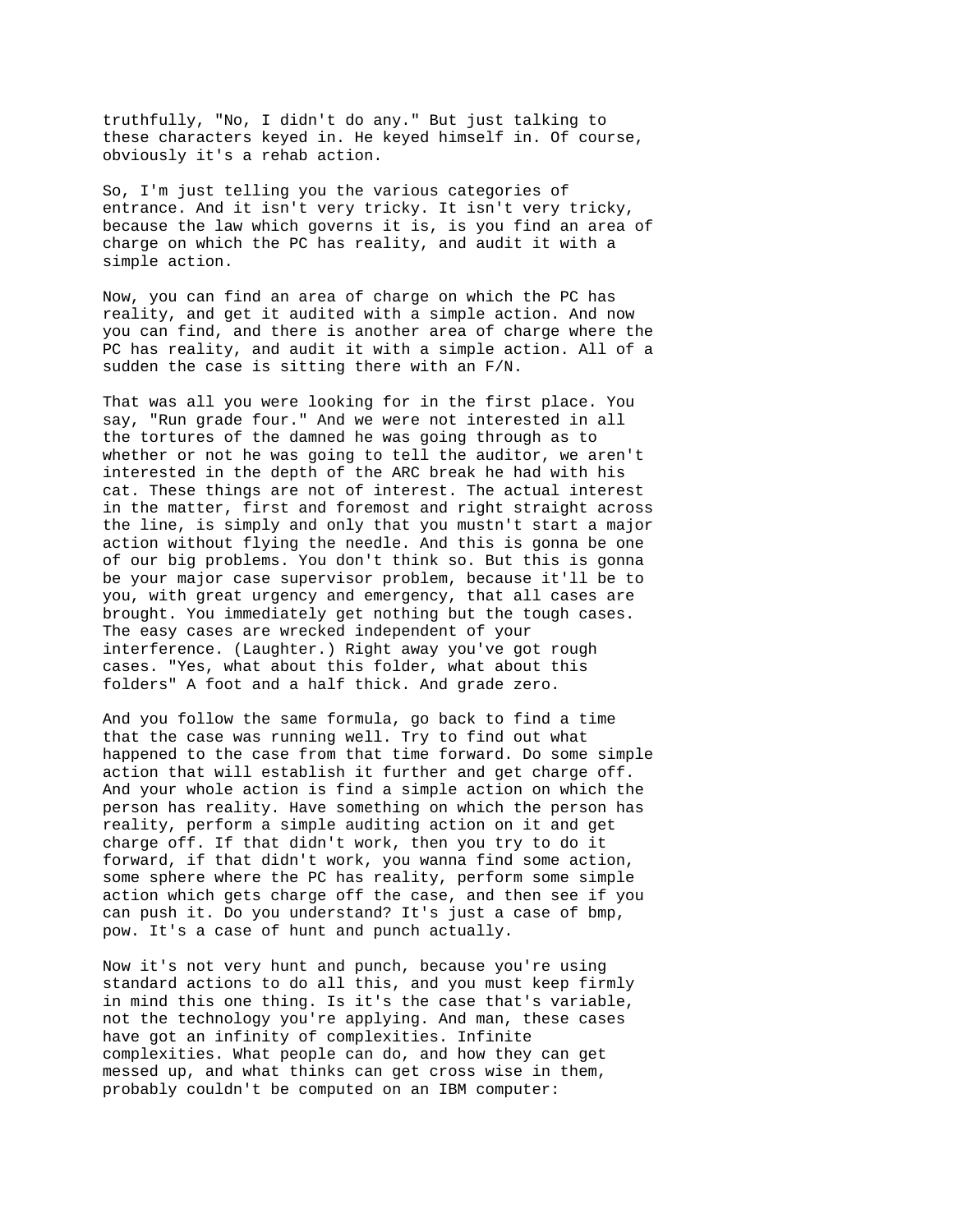Now it looks so big and so complex that you could confuse the postulates and stuck ideas and incidents and experiences of the individual, with the very simple actions you have to work with. You see? They look so simple. They're so easy. And your most progress you're going to get on the case is the next grade. If the case is to be put on the next grade, you've got to be able to fly the needle, with GIs. If the PC is in such a state that the needle won't fly, there is something wrong. There is something out along the line of standard tech. He really didn't get as far as he got. Or something weird has happened in his life to key him in upside down and backwards. And it is your job as a C/S simply to see that no new next grade or section is started on him unless the needle flies easily.

Now I will go further than that in the OT sections. I will monkey around with a case until it blows out of its' head. This hunt and punch around with the case, until he finally exteriorizes.

Now what am I doing? I'm just hunting and punching around. He's gone, that... Now actually I could get him up to 7 and make him do 7 and 8, and all of that is great and so on, but he actually should have blown out of his head at about 5. See? He should've blown out of his head at 5 or 6, and if he hasn't blown out of his head at 5 or 6 then there's an earlier section out.

Now there's probably an... We can't go back and put the case ready to fly and then do the earlier section, 'cause it's done. Now what are we going to do? See? Well it did get him a little bit further, and so on. But I would be, I would hunt and punch around until I took enough charge off the case. Start taking it off directly. An assessment of exteriorization, death, release, beating it, doing a bunk, leaving, responsibility, possessions, bodies. Do an assessment. All of a sudden, pang! Death. This individual's got being out of his head associated with death.

Now look at the number of things you could do with this. Obviously can't get out of his head for some reason best known to somebody. He's still got something, or somebody or himself, has got some kind of a stuck death. So you could actually run a chain of engrams of death. I mean, elementary. Now you can vary that. It's how can you bypass the F/N? You could key it out by recall, you could run the overt, you could run the motivator. Usually run by key out the recall, run the overt series to F/N. See? Recall to F/N, overt series would then be the last action. See? Recall to F/N, motivator to F/N, overt to F/N. There's three F/Ns available on the same material. Then see how he's doing.

Well, let's see we get a report something like this. "We assessed out death, and when I tried to run a death the PC said he, actually he went back down the track, TA 1.2, and wasn't able to find anything. And however he felt good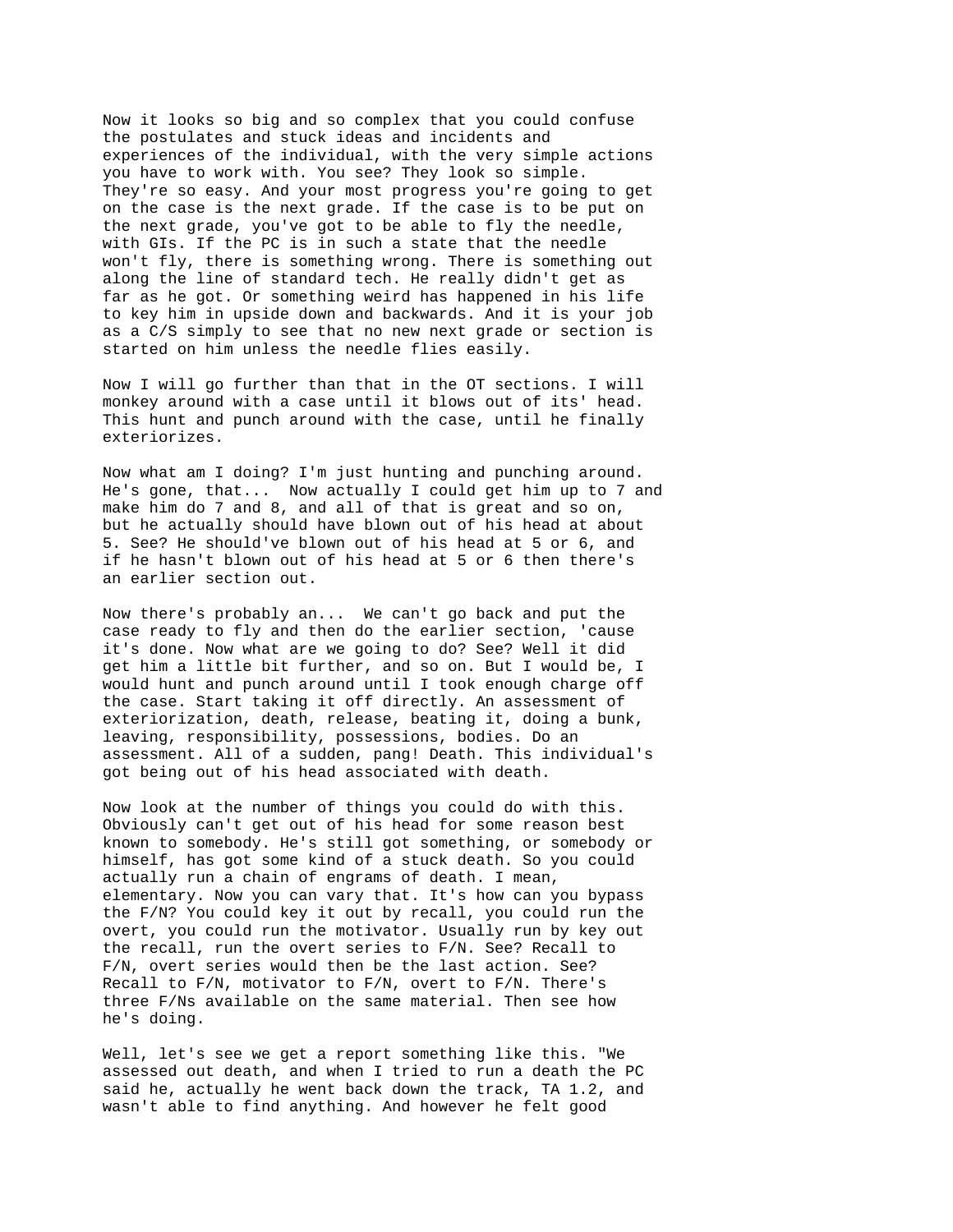about it. But actually there weren't very many good indicators in at the end of the session."

Now what's that told you? What you know now, huh? What you know? You know that the knuckle-headed auditor didn't make a correct assessment. That's what you know. You had your nice little list, and all of a sudden he gave you an item that was in some fashion forced to read. The one that would have read is the one on which the PC has the greatest reality, and he obviously didn't have very much reality on this because he couldn't get back and run anything.

Do you follow? That's your think. So you know you've got a mis-assessment.

We had one the other day. Damndest fire fight you ever cared to see. Ran something like this.

"I gave the PC the first command and told her what we were going to run, and she said, 'You know, I didn't understand that at the time it was assessed'. And so, I told her what it meant, and then I said I didn't think we should run it. But she said that it was alright to run it, and so we did." And it's one of those "Do not send to find for whom the bell tolls." An assessment because of non-comprehension. Which gives you a clue that your assessment should be checked. Now if you give, now let me teach you a little bit of piece about assessment. If you assess something, and then send it to the C/S, and then the C/S says to run something on it, when you start to clear the command, if you find out that he didn't know the item is your face red. Because you assessed against a misunderstood. The PC couldn't have even dimly been in session or interested in what was going on, because all he hung up on and read was the fact that he didn't understand you. So it must have been a very corny assessment indeed.

The thing to do in such a instance would be to quick, like a bunny, get the misunderstood off, reassess it. Almost cruelly on the basis. "Now are there any other... " When you've finished the assessment, "Are there any other words on this assessment you didn't understand?" You know? Stick it back in the folder and send it back to the C/S. You know, it's an "Is my face red" type of submission.

But that is the correct action, not to run it. Because look at the mechanics I'm trying to teach you here. The reality of the PC is totally violated. A PC that doesn't understand what some very simple word means. Well actually, you're actually auditing then in a zone or sphere of "What was that?" Is that in the direction of reality? It's in the direction of total unreality. So you wouldn't dare audit such a thing. It would be horror beyond horror. You wouldn't dare audit such a thing.

Now you say therefore there ought to be some sort of a drill on which we go over the whole list, and take us each one of the words on the list before we assess it, in order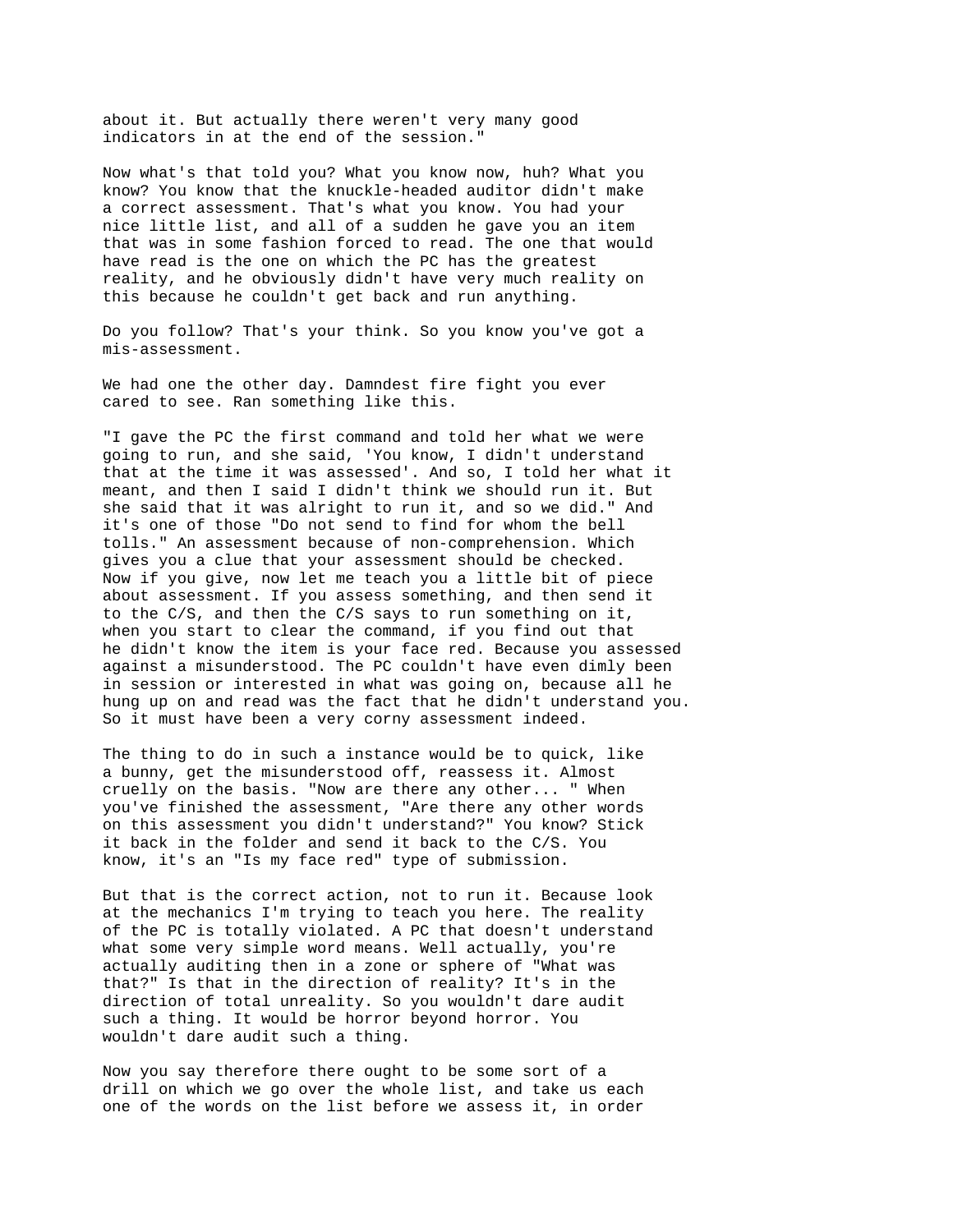to clear if on the list there are any misunderstoods. No. Instead of that we don't inspect before the fact any where along the line. We ask the person, we can ask the person before we run it. Now the reason why you don't hang up PCs and give them the assessment is, they walk off and self audit it. You've given him the item, you've given him the item "dog chains". You didn't do anything about it, and then you finally say, "That's your item. Your item is dog chains." So you get it mixed up with listing and nulling. Then the PC goes out of session saying, "Dog chains, dog chains, dog chains. Yes." They come back the next session, it's overrun already, and then you overrun it. See? You set yourself up to fall on your head.

If you trust the auditor completely, and if you're not having any assessment trouble, and auditors can do the assessment, the actual act of C/S is, "Assessed list fow fow, or assess the following items, take what reads and... ", prep check it, list one it, do what you will do with it.

Find an engram about it, you know, whatever you're going to say about it. See? Now the proper auditing action is after the assessment is done you do the action at once. And then the person says they don't understand that. 'Cause you try to clear it with them at that time, which is proper auditing procedure. You've got to clear the auditing command. And they say, "Yeah, well I meant to tell you I didn't know what that means." You say, "Thank you very much. Thank you. We'll clarify what that means. Yes, that means boaga boo , so fwa fwa fwa , that's something you lead a dog around on. That's it. Yes. Now we're going to do an assessment." (Click, click, click, click.) Assess it out again, and you find it now comes out entirely different. Not the other one that read, because what you were getting were latent reads on top of the misunderstood. Now you'll get the one on which he's getting a reality. So your assessment is always assessed against the pcs' reality. And the only reason you do an assessment at all is to get close to where the pcs' reality on the situation is.

You can look in a six inch thick folder, and you can find it in this six inch thick folder there are eight thousand nine hundred and sixty two auditing errors. Now, question is, I've already given you an example of this. You start patching up the list but he didn't have any reality on the list being wrong. It's also something a trained auditor has to do to patch up a list. He's got to be very skilled on the laws of listing and nulling to patch up a list, otherwise he'll dog breakfast the list, again.

So your safest action, I then showed you, is assess a list. Auditors, auditing, sessions, reviews, you know, any word that you could think of in regard to this. Then you assess it.

Now you've got the pcs' greatest reality. Now you run that on, and you'll find that the PC gets some charge off and it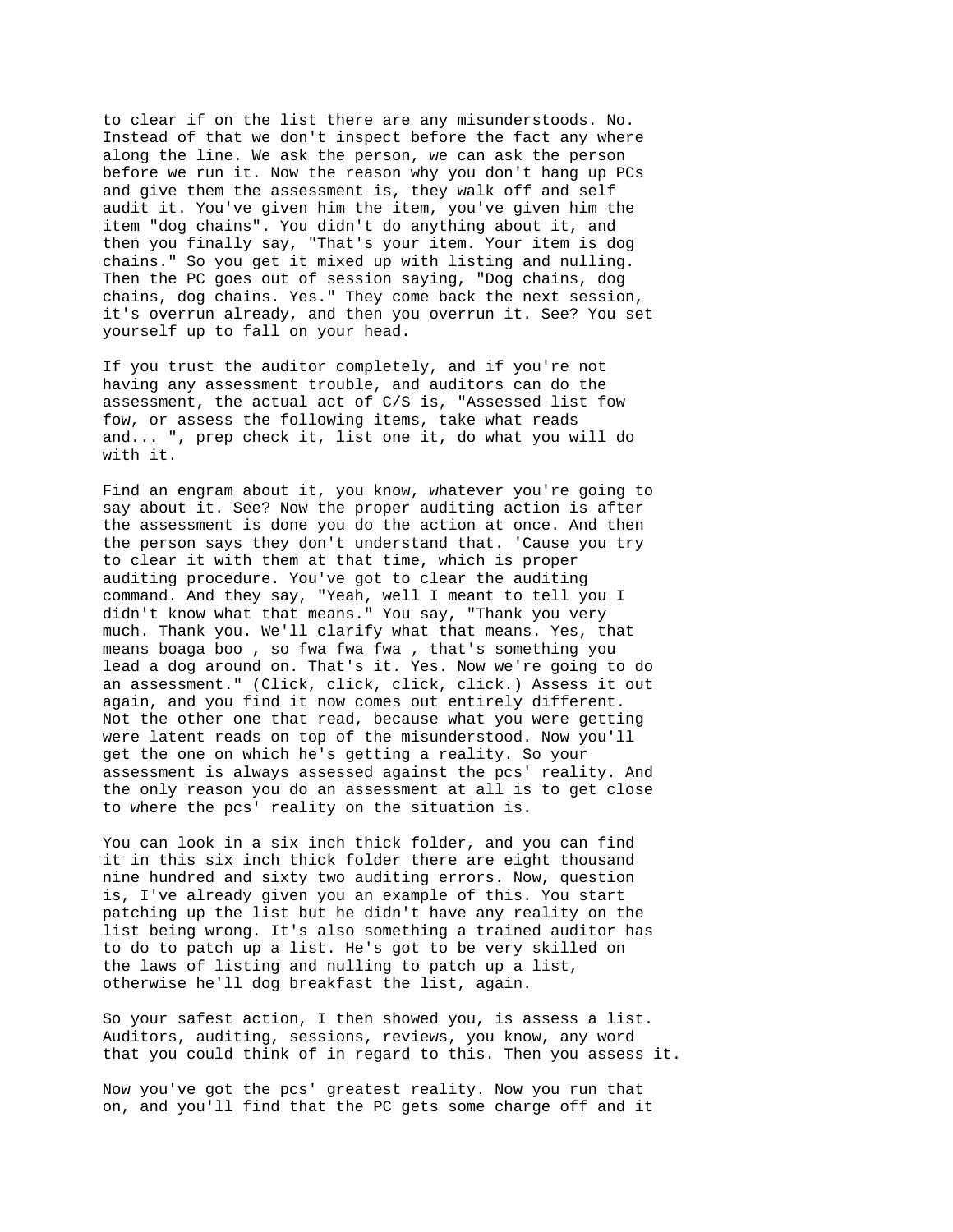starts straightening out.

Now how manv times could you do this? Well I don't know. It's almost an infinity of times.

It's not a limited action. Now the funny part of it is, that limited actions only occur in the presence of out TRs. Almost any action becomes a limited action in the presence of bad TRs.

Bad TRs, auditor additives, auditor omissions, and so on, add up as nice as you please. You limit the processes. And you can audit a guy so badly, believe it or not, that the simplest process in the book, right here, this...

Now I've suddenly given you a no-comm bridge and changed to an entirely different subject.

But it is relates to this. Because I've been telling you how to C/S and so forth. Now I'm going to tell you something else about it.

I started in to tell you that the C/S is a bit at the mercy of the additives or omissions or the rotten TRs, and so forth, of the auditor who is auditing for him. And that might have left you in a slight puzzlement exactly what is the extent? No, you're not puzzled about it because you have a reality on it. You think you understand it. I got news for you, you don't. This one you have to learn.

This is very upper level material. This is level 7 and 3 section material. So therefore, you go trying to teach somebody this and you're gonna wrap him around a telegraph pole if he isn't already up the sections. So I give you warning. What you want to do is put it into peoples' heads that they mustn't add, they mustn't do omissions, and they've got to have good TRs.

Now I want to give you the reasons back of this. The reasons back of this. It is under the heading of the anatomy of an overrun. The anatomy of overrun is a very interesting anatomy.

You would say, "Well, it's been run too long, so it goes up. That's great. That's very simple.

But that is the overall mechanic of the thing and the overall appearance, and the overall datum.

What is actual fact happens? Why is an overrun an overrun?

Well I can give it to you just one, two. At some time or another the PC decided to stop it, and from that point on it is getting overrun. And that is all an overrun is.

Let's take a series of engrams. The individual you're running engrams on the track. It goes more solid, you have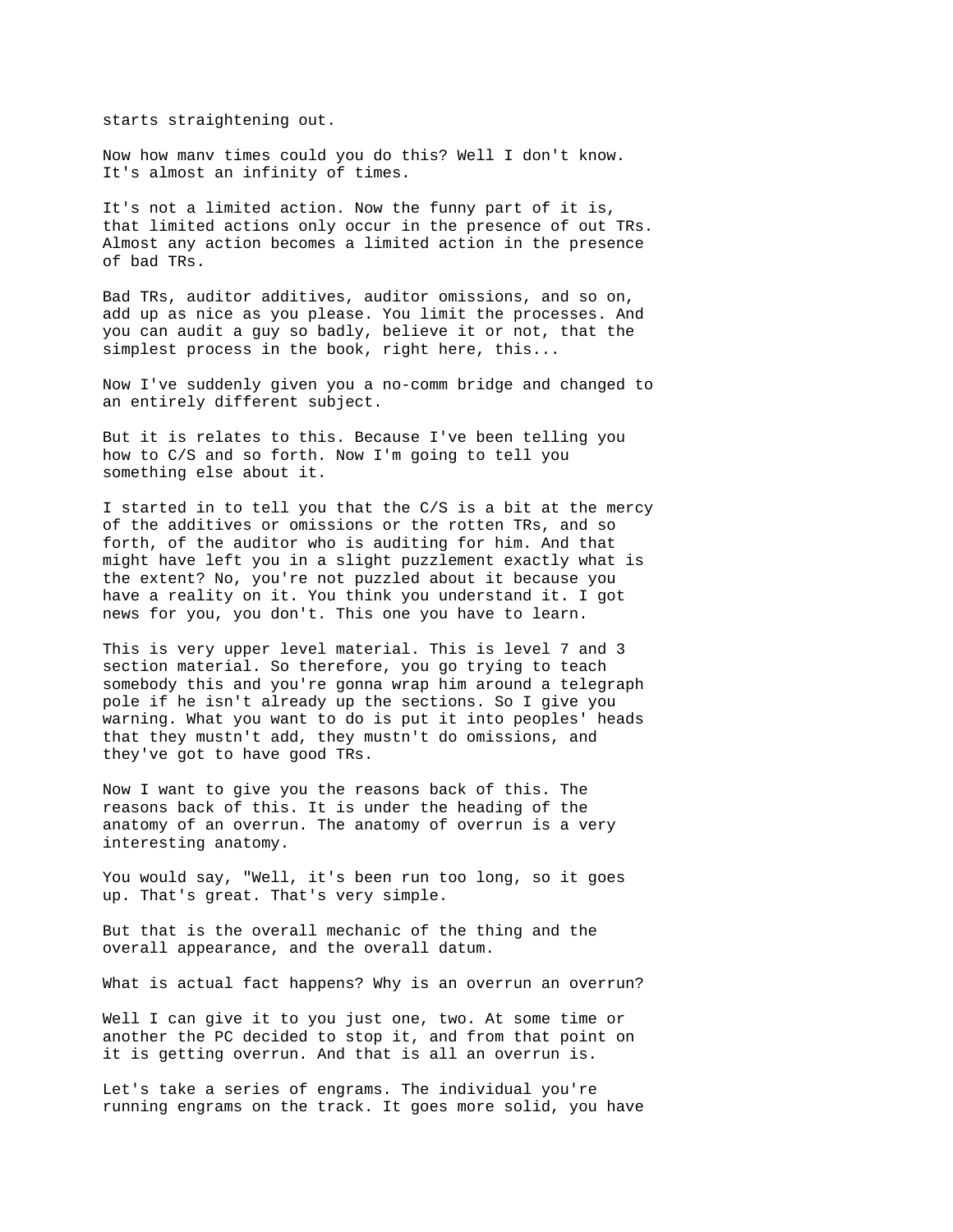to get earlier similar. Why do you have to get earlier similar? Because you're running down a chain of incidents where he has already got the consideration that it's already gone on too damn long. You've got to go back and get the incident where he first decided it had better stop. You don't in actual fact get the first incident on the chain. It isn't there.

The first experience he had in this particular line of country he didn't stop. It was alright for lions to jump on him. He didn't mind it. Thought, "What the hell?" So the lion jumped on him and chomped up a body, well he just mocked up another body. To hell with it. A body, easy come, easy go. So what. After a while he start deciding bodies are very important and lions shouldn't do that, and so on, so he decides to stop lions from jumping on him. And now we have a chain of animals leaping upon bodies which goes on for years and years and eons and eons, and you start tracing this thing back. And it goes into the millions and tens of millions, and hundreds of millions of years ago. How the hell did you ever get a chain like that? Well it's running back to somewhere in the vicinity of the original stop.

It's "This type of action must cease". That's what he has determined. This type of action must cease. And that is the point which you have to get out of it. And that is why in the materials of 3, you get my instruction to get the stop out. And in ninety percent of the time if you don't take the stop out of 3, it is already a bit late on the chain, and it won't blow. Other incidents and actions have happened before that.

So wherever we look on the track we find this is true. And that is the datum which compares to all the other datum, and is the datum which makes engrams stick, makes them go more solid, which makes things overrun.

Alright. Now let's take the rudiments. Now this is very interesting. In actual fact it is impossible to put in the rudiments too often. That's theoretically. It's theoretically impossible to put the Ruds in too often. There is no limit on the number of times you can put in somebodies' rudiments. Yet, you will look in a folder and you will sometimes see this. ARC break, up TA.

Overrun, down TA. Well how the hell could that happen?

Now let me give you an exact way it could happen. At fifteen minutes before lunch the auditor starts a two hour session. He just has time to get in the Ruds. He gets these Ruds in laboriously, they go to lunch. And he comes back from lunch, he sits down, and puts in the Ruds. Ah, but the PC expected a major action. So he stops the auditor putting in the Ruds. And up goes the TA.

There's a folder kicking around which runs like this. It's actually criminal. It's fly each rud to F/N, and then; and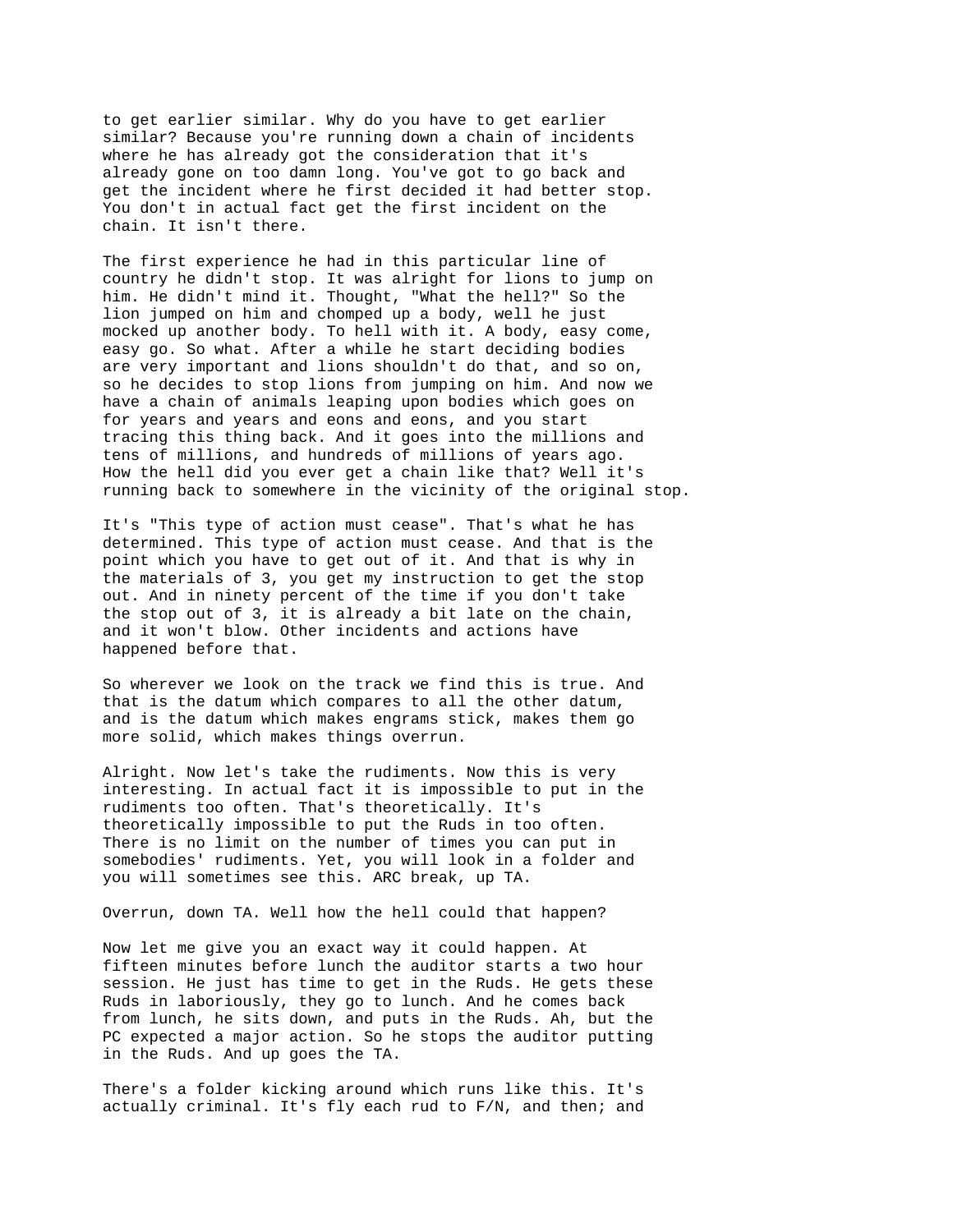it gives about six more instructions; so some time just before supper the fellows flew each rud to F/N on a PC who does an awful lot of itsa-ing. Alright. Just before supper, flew each rud to F/N. Took a long time. You might have known the PC. It always takes a long time to fly a rud on this PC. The PCs gabby. Took a break, went to supped came back, and once more flew each separate rudiment. Didn't even just check 'em. Flew each separate rudiment. Even then it took quite a while to push the TA up, but eventually the TA went up to 4.25. On putting in rudiments. What two things happened?

Now the PC could have had all the work she'd done to get rudiments in invalidated while waiting for something major to happen in the session, or the PC simply was trying to stop him from putting in the Ruds. So the pass invalidated or the PCs trying to stop. The PC invalidated, TA goes down, trying to stos, TA goes up. So a C/S knows at once whether or not the PC was overwhelmed by invalidation in some fashion, or knows whether he was so rough and crude and dull in his action or was doing something so stupid the PC was trying to stop him. PC trying to stop him, TA goes up, TA down, invalidation and overwhelm. You got that? Now in the first place, what the hell makes one of these chains? You're already aware that you're mocking everything up. How come this damn chain can stay there? That's curious, isn't it? Well, it's out of 8. Actually it's the exercise of permeation for control. Control by permeation. And if you want chairs to tip over, and that sort of thing, without having a hand laid on 'em, of course you'll permeate them and tip them over.

So let us take now this guy who had the lion jump on him. And he's got a long chain of being destroyed by lions, fighting lions, shooting lions, and he's clear, for god's sakes. And you start dredging around and all of a sudden you find this wild chain. Having to do with lions.

Well let me tell you the exact circumstances of how that chain came into being. It used to matter, it used to didn't matter a damn. And then one fine day he decided he was tired of getting bodies mucked up, or lions mucked up, or something. And so, as the lion leaped through the air he permeated the lion, he permeated his environment to control it in order to stop the lion.

This is very successful. You can stop things this way like a bomb. There's no trick in this. It's done by permeation. And, you're just every where at once. You know? Well it freezes, or it does something else. Or it goes off in the other direction, don't you see? You can make it do what you please.

Alright, that was great. That was great. And then one day a lion jumped on him. The frequency, the length of the track, permits the most unlikely incidents to repeat. There's sufficient variation that you finally you'll get on one of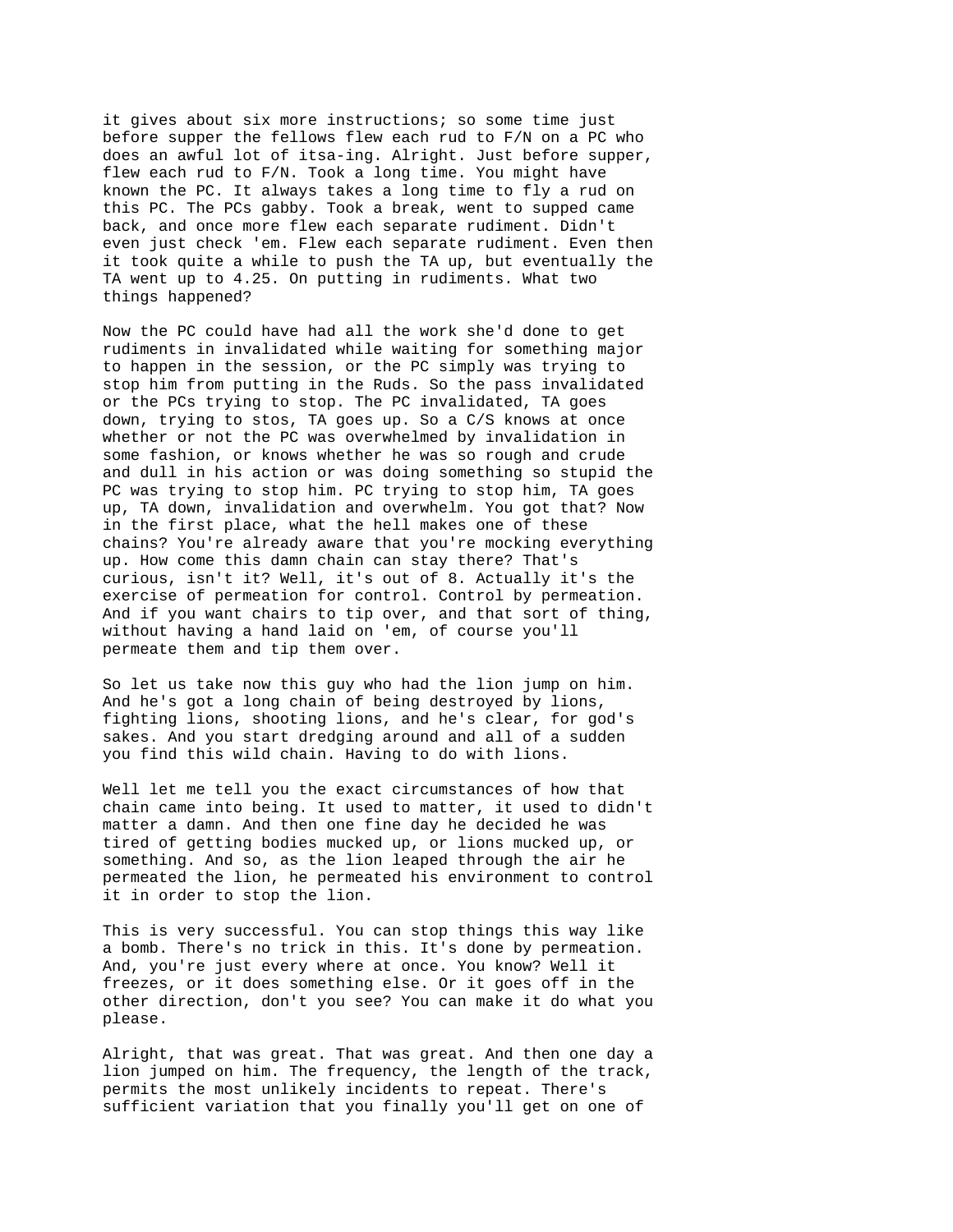these points again, somewhere up the track. So anyhow, the lion jumps on him, he permeated the lion stopping him from jumping, and at that moment a lion jumped on his back that he hadn't noticed. This caused a dispersal.

He thought he had the environment under control, and there was a piece of the environment he didn't have under control. Which causes him to shift his attention from this lion to that lion. So this lion hits him. And he loses his body anyway.

Now on that failure chain he will have already got the basic of stomping lions from jumping on him, and now you get a can't stop lions chain. Now the damn fool will keen on going through this permeation act long after it doesn't work. And it gives him a chain of pictures. Quote, unquote, "pictures". They're very funny looking pictures, they're very thin pictures. They're mostly energy, frozen. Do you see - the mechanics? Well it takes a distraction to put him into a chain of loses. And after a while he doesn't permeate things, but he still does permeate things, and he can't understand why, after he walks out of the room he has a picture of a phonograph.

Do you see? Well, that failed, so he doesn't take responsibility for the action any more, but a thetan can permeate anything anyhow. And it's often a surprise to me that things in my vicinity don't move. But my body will move, my hands will move, but that doesn't move. That's 'cause I'm holding it still why my hand moves. A thetan is very clever. See? And you have to he careful what you permeate. There are many things you shouldn't permeate, obviously. You had better stop permeating. I suppose somebody who has done that, and so forth, has a whole chain of invisible pictures. Refraining from permeating.

But regardless of all of that, I'm telling you this mechanic, which is simply a mechanic, the mechanics of handling things, because it was a distraction which gave him his first lose on stopping. Up to that time he didn't care whether he stopped things or not. Now he becomes frantic about stopping. And it took a distraction like, he stopped, he permeated the lion in front, and turned him around in the airs and sent him somewhere else. Right at the same time the lion; he was going to do this, you see? Right at the same time the lion hit him from the rear. So, he starts for this lion, stops this lion, and he gets this lion, but he hasn't got this lion under control, and he gets so confused he didn't know what the hell lion he's trying to control, and it's by distraction. And you'll find then that distraction is an interesting point to handle in the PC. It's handled just by discharging the case. But an engram which has got distraction in it, if you were really gonna run this thing out come hell or high water, regardless of how late is was on the chain, will really hang you up. Boy, you really can sweat as an auditor trying to run out this engram which has distraction on it. Do you see?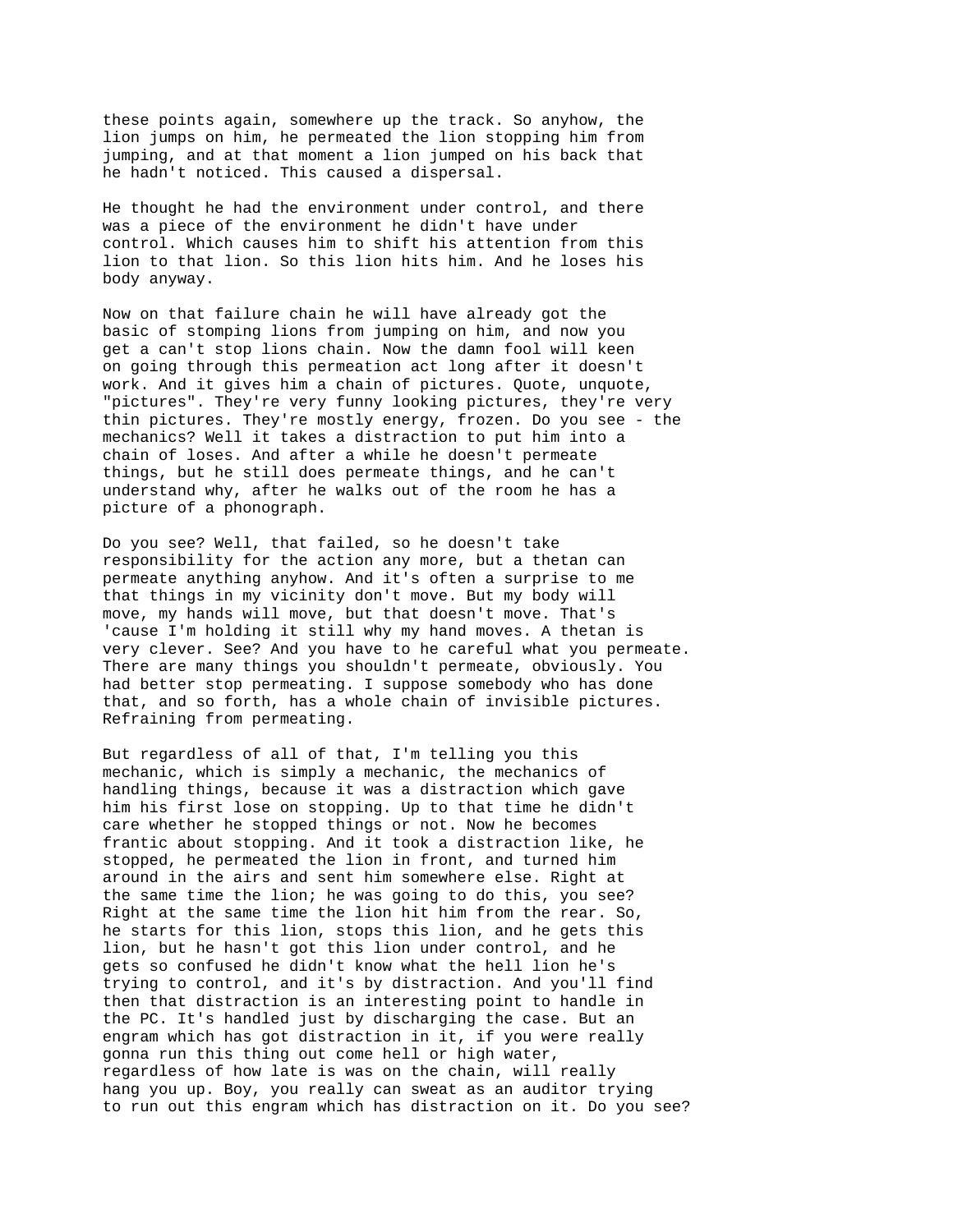He almost, he was running the car into a tree when another car hit him in the side. Brother, you try to unwind that engram and you're generally going to have a ball. It's going to take earlier similar, earlier similar, earlier similar, earlier similar, earlier similar, earlier similar, earlier similar, do you see? Why? Because it's got the failure point has been dramatized in it, which is the distraction in it. Do you see? It's a whole chain of distractions. And to get down to the earliest distraction is some times a bit of a trick. There's too many conflicting forces to rationalize. Do you see this?

Now we come right back to what I was talking to you about in the first place. What do you think about a distractive auditor in a session? That's interesting, isn't it? If that was his first point of failure to permeate and if it's dramatized on him at the same time he's trying to introspect and handle his bank, and he's been distracted in some peculiar fashion by some idiocy. Actually his tolerance of distraction is fairly high. He isn't scared to death. But interjected comments, evaluations, invalidations, the auditor not taking care of the environment, a gale of wind starts coming in through the window and the auditor doesn't go over and close it, you know? Any one of these things which causes a distraction in the session, doesn't necessarily ruin the PC, because there isn't anything really violent happening with the PC. But is sure sort of hangs him with a session. And he can't get on with it. The reason he can't get on with it is because it's got the element of distraction. The unpredictability. And there is where the importance of TRs begins.

Now have you got the whole mechanism? I suppose the auditor not saying anything is, he was counting by that time on a lion tamer to reach out with a noose and grab the lion, and the lion tamer one time didn't grab out with the noose and grab the lion, and it was an omission, so omission becomes distractive too. He expects something to happen and it doesn't happen. It's plus or minus side of the ledger.

Do you see then the essence of smoothness, of predictability of doing what the auditor is supposed to do in the session? Not adding to it, not subtracting from it, and carrying on with the actions necessary to resolve the case? Now part of the actions necessary to resolve a case are the auditor auditing him.

Now I'll give you another little piece of this. It's the auditor plus the PC, versus the pcs' bank makes it possible then to audit pieces of the pcs' bank. So therefore, for you to do an assessment of what the PC should go off and audit, is bonkers.

Let's look at this again. You do an assessment on a list which you now give to the PC, and you tell him to go off to his solo session, or something, and do this L-1 on wuf wuf.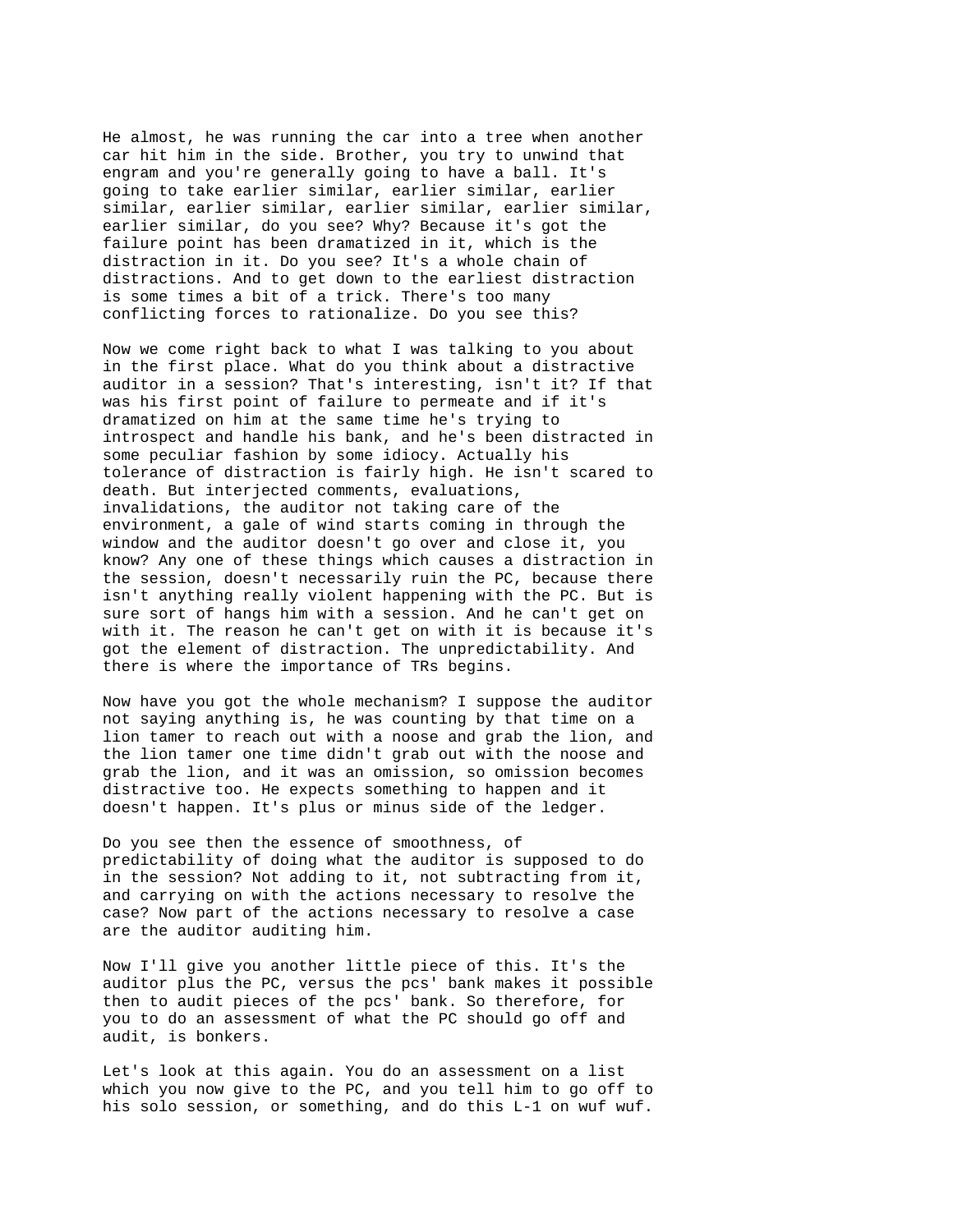You assessed it. Now his reality then is always increased in the presence of an auditor. His reality on his bank is increased in the presence of the auditor, because he's got that much more attention he can put on his bank, right? So therefore the assessment will go deeper than he himself, all by himself, has reality on.

This gives you three or four phenomena which sometimes make you very curious as to what happened. A PC walks out of session and says something entirely different happened. If you look on an examiners' report sometime, this PC maybe has been audited for half an hour, and the PC comes out and tells the examiner, "All we did was assess a list." Trimity - god, the persons' list... "Yeah, we assessed a list, but there were about fifteen other actions present before the list was assessed."

Well, what was being done before that, is this is a negative gain. What was done before is no longer important to the PC. It's erased, they're gone. Not important. PC doesn't comment on it. But the list hasn't been run yet. Furthermore, it's been assessed by the auditor, so the second the PC walked out of session, if the PC was given the item, the PCs liable to walk out of that session overwhelmed. 'Cause he got the item and it was actually not the reality level of the PC. It was the reality level of the auditor plus PC. The PC safeguarded was able to confront the bank enouan to inspect what was going on. But the PC all by himself couldn't. You got that?

So it enters into this equation. So there are many rules the auditor plays in auditing which he really doesn't really suspect. He actually increases the reality of the PC during the session. The PC can become much more aware of his own bank. The pcs' pictures in running engrams are liable to be far brighter, go brighter, when the auditor is auditing him. Then some auditor or other, I do a C/S for him. The C/S is to run some engrams. I intend it to be audited on him, and so on. And he goes off and audits himself like, wow. You see I already have given him a C/Sed action so it isn't likely that he'll run into this on his own volition. I'm already undercutting his reality to some slight degree by making sure that it's correct, but nevertheless that it's pushing the case a bit. And that's supposed to handle the situation. Well, it's audited.

He goes and audits it on himself, he wraps himself around a telegraph pole. Do you see why? So, the auditor can be a definite liability to the session by additives, or subtractives from the session. He can actually provide sufficient distraction to key in or hang up the PC in the session. He can make an unlimited process actually appear limited, because the PC is busy trying to stop his doing it, which then gives you the whole phenomena of overrun, because the PC has already decided it's overrun. I think Ruds are overrun, TA up. See? Now a PC isn't aware he's doing this. He's operating, however, to do this. Or, on the